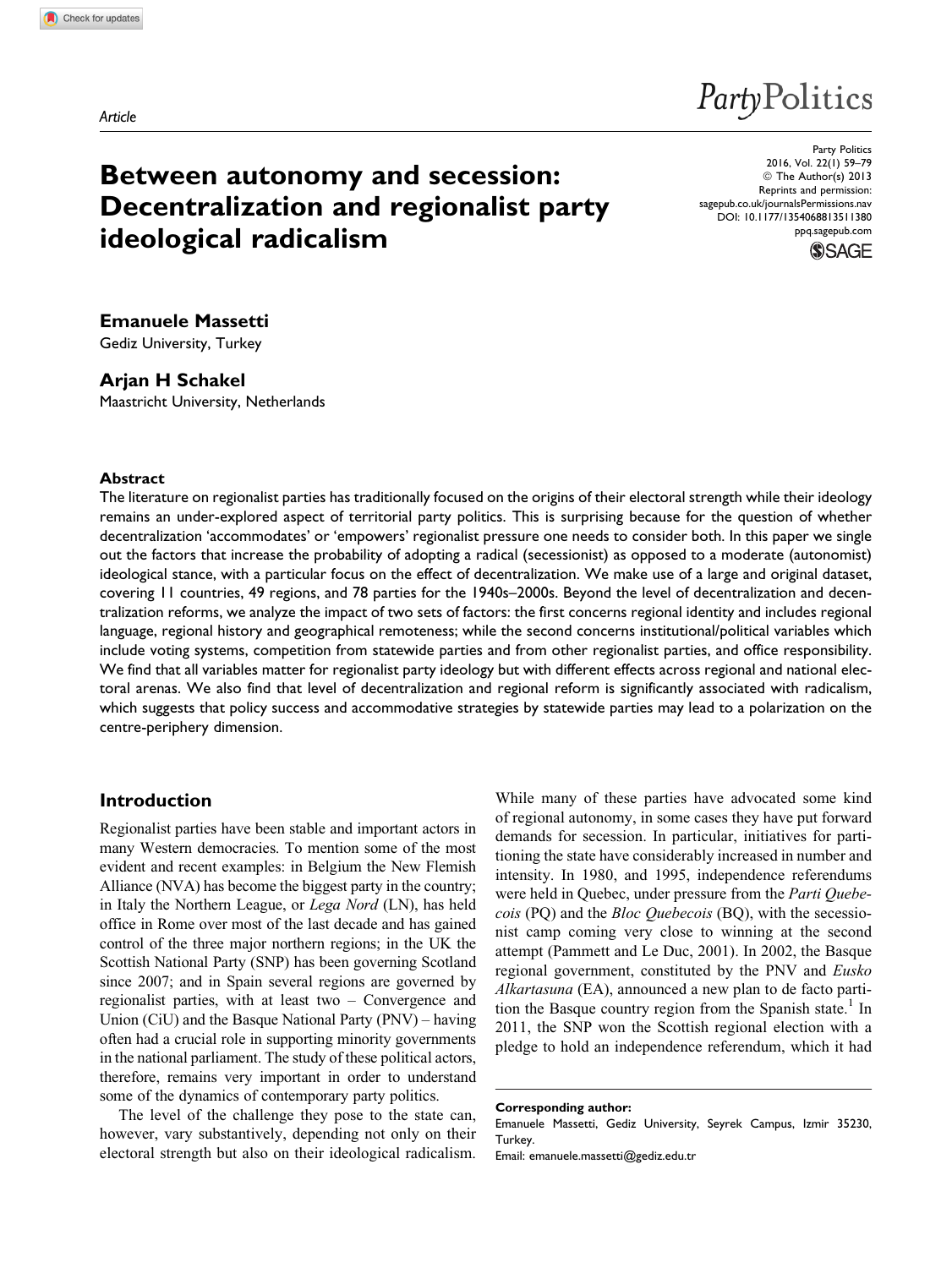been unable to stage in its first term in office. The referendum is scheduled for autumn 2014 and will represent the strongest threat to state integrity in Western Europe since the end of  $WW2<sup>2</sup>$  Similarly, although the actualization of the project is much more uncertain, CiU and Esquerra Republicana de Catalunya (ERC) have envisaged holding an independence referendum in Catalonia in 2014 (Financial Times, 19 December 2012). In short, while Dion's (1996) historical law – 'Secessionists never managed to split a well-established democracy through a referendum or an electoral victory' – still holds, it is definitely being shaken.

In all the cases mentioned above the threat posed to the integrity of the state is not only due to regionalist parties' 'threatening capacity' (i.e. their electoral strength) but, in the first place, to their 'threatening intention' (i.e. their secessionist ideological stance). Therefore, it is crucial to understand why and under which circumstances regionalist parties develop moderate or radical ideologies in regard to self-government claims.

Yet, most scholarship has so far focused either on the determinants of regionalist parties' electoral success (Gourevitch; 1979; De Winter, 1998; Gordin, 2001; Sorens, 2005; Tronconi, 2006; Meguid, 2008) or (somewhat less so) on the party politics of territorial reforms, from the perspective of both regionalist and statewide parties (Alonso, 2012; Massetti and Toubeau, 2013). Comparative works analyzing regionalist parties' ideology per se, as a dependent variable, have remained rare exceptions (Newman, 1997; Van Houten, 2000; Massetti, 2009).<sup>3</sup> It is not by chance that one of the most authoritative works on regionalist parties concludes by stating that 'ideology stands out as one of the most important aspects to cover in future comparative research' (Gomez-Reino et al, 2006: 252).

We aim to address this lacuna in the literature and, by focusing on the self-government dimension of regionalist parties' ideology,<sup>4</sup> to tackle a question which bears strong implications for the challenge brought against state integrity. In particular, beyond assessing the impact of structural and, often, time-invariant factors, such as the cultural distinctiveness of the region vis à vis the state, we want to investigate the effect of the unfolding process of decentralization. In so doing, we aim to contribute, in an original way, to the ongoing debate on decentralization and regionalist parties, which sees the 'the accommodation thesis' – decentralization reforms appease regionalist parties' claims and undermine their electoral strength – competing against the 'empowerment thesis' – decentralization creates/ strengthens the regional institutions in which regionalist parties thrive, galvanizes their electorates and results in overall electoral growth. Several comparative works have recently engaged with this debate by siding, more or less neatly, with one thesis or the other (Brancati, 2008; Lublin; 2012; Meguid, 2013a, 2013b; Massetti and Schakel, 2013). Although we are interested in analyzing the effect of decentralization on regionalist parties' ideological stance, rather than their electoral strength, our work does speak to this strand of the literature insofar as ideological adaptation is linked to electoral strategies. In particular, our findings show that decentralization indirectly fuels secessionism (Brancati, 2006), and that decentralization has a differentiated effect on regionalist parties depending on the electoral venue – regional or national (Meguid, 2013b; Massetti and Schakel, 2013).

In 'Theory and hypotheses', we review the extant literature in order to develop a comprehensive theoretical and analytical framework, and a set of expectations on the individual independent variables. Then, in 'Regionalist parties dataset', we define and categorize regionalist parties according to their ideology. The section 'Variables and method' introduces the independent variables and the methodology. 'Results' presents and discusses the results. The main findings are then summarized in the concluding section, 'Discussion'.

## Theory and hypotheses

Regionalist ideology revolves around the idea that the region is a separate 'body politic' vis à vis the rest of the state to which it belongs (Fitjar, 2010). The immediate and inevitable corollary, which defines the regionalist party family from an ideological/programmatic perspective, is that the region deserves some kind of territorially based self-government (De Winter, 1998: 204; Massetti, 2009: 503; Alonso, 2012: 1). Since we can observe a lot of variance in the level of self-government claimed by regionalist parties (Rudolph and Thompson, 1985; Newman, 1997; De Winter, 1998; Massetti, 2009; Alonso, 2012), we want to explain the different radicalism of claims across cases, across time, and distinguishing between the regional and national level of government. The inclusion of both levels is paramount as they are equally important for regionalist parties, which in most cases try to pursue their selfgovernment objectives using both venues (Gomez-Reino et al, 2006; Elias and Tronconi, 2011a). In addition, the sets of parties competing in regional and national elections are not exactly the same, since some parties only compete at one level. For instance, following the general Canadian pattern, Quebecois regionalist parties only compete at one level of government.<sup>5</sup>

In approaching our research question we refer to different theories and strands of the literature which emphasize different explanatory factors. However, we are primarily interested in exploring the impact of decentralization, both in terms of level of regional authority and in terms of reform (i.e. changes in the level of regional authority). This analytical angle not only refers to an 'institutionalist' theoretical perspective but also to a 'party competition' perspective. Indeed, scholars subscribing to the 'accommodation thesis' have highlighted the strategic nature of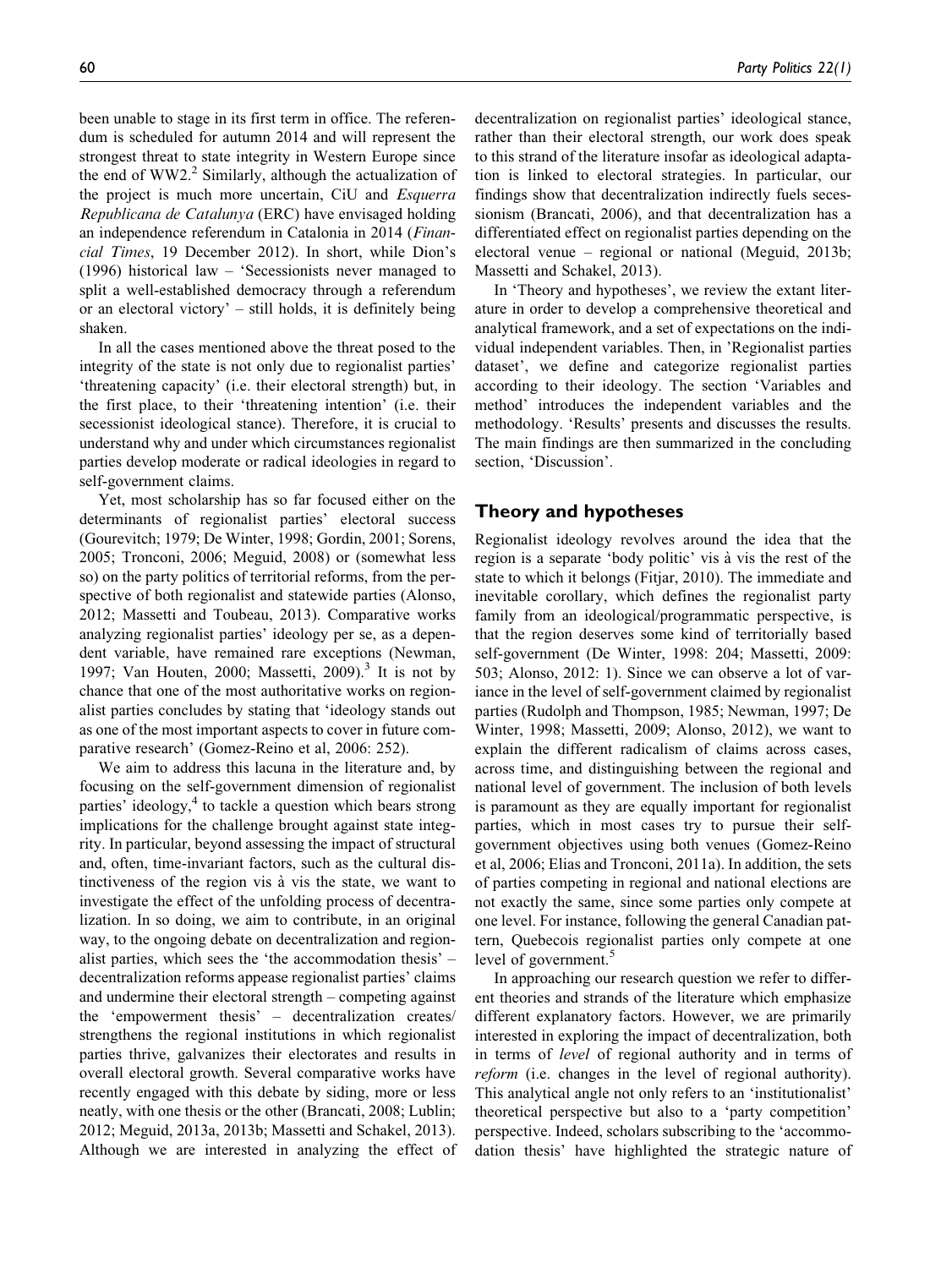decentralization reforms implemented by statewide parties as a means aimed at, among other things, $6$  weakening the electoral challenge posed by regionalist parties (Rudolph and Thompson, 1985; De Winter, 1998). The logic is straightforward: once the most characterizing demands of regionalist parties are accommodated, they will lose their raison d'être and their voters will gradually abandon them. The Flemish Volksunie (VU) represents a paradigmatic case of a regionalist party which paid for its policy success – the progressive federalization of Belgium – with electoral decline and, eventually, disappearance (De Winter, 2006).

However, several important caveats have been added to the basic tenets of the accommodation thesis. First, this strategy appears to work only at national level, while at regional level it might lead to the opposite outcome – i.e. to an electoral growth of regionalist parties (Meguid, 2013a; 2013b). This is possibly due to the fact that, at regional level, the mission of regionalist parties does not only consist of being the advocates for self-government demands but also the potential administrators of (already achieved) regional powers in the exclusive interest of the regional population (Gomez-Reino et al, 2006: 258). For instance, Elias and Tronconi (2011b: 368) observe that the Sudtiroler Volkspartei (SVP)'s

demands for self-government within Italy had been largely satisfied in the 1990s. Since then, the SVP has turned its attentions to the challenges of governing the regional territory with a focus on the kind of day-to-day policy issues that are typical of left-right party competition in any territory.

Second and crucially for our research question, at national level the accommodation strategy undermines autonomist regionalist parties more than secessionist ones (Massetti and Schakel, 2013). Taking Flanders again as an illuminating example, we can observe that the decline and disappearance of the relatively moderate VU has been paralleled by the birth and electoral rise of more radical parties – Vlaams Blok/Belang (VB) and the Nieuw-Vlaamse Alliantie (N-VA) – (De Winter 2011; Deschouwer, 2013). This dynamic is perfectly in line with the logic of the accommodation thesis: as statewide parties are able to accommodate only some regionalist demands (definitely not the secessionist ones), the raison d'être of secessionist parties is more likely to persist. Indeed, from the point of view of regionalist parties (at least those that participate in national elections), decentralization reforms can represent an incentive/constraint to strategically radicalize their self-government claims (Elias and Tronconi, 2011a: 21; Alonso, 2012).

To sum up, adopting an institutionalist/rational choice perspective we formulate the following hypotheses concerning decentralization level and decentralization reform. First, we expect the probability of finding more radical regionalist parties to be higher in strongly decentralized contexts than in weakly decentralized ones. For instance,

in federal systems (such as Switzerland, Canada or Germany) there is no reason for regionalist parties to make mild demands, as regions already enjoy a strong degree of self-government; whereas in strongly centralized contexts (such as pre-1980 France), the mere recognition and establishment of a regional level of government could have represented a meaningful and salient demand. Second, we expect the probability of finding more radical regionalist parties to increase as decentralization reforms unfold. For instance, as the statutes of Spanish regions have been reformed in a pro-decentralization direction in the last 35 years, it is logical to expect that many Spanish regionalist parties will have adopted, by the late 2000s, more radical ideological stances compared with those of the early 1980s.

Having outlined the theoretical and empirical considerations underpinning our expectations on decentralization, we now present other sets of factors that, arguably, affect regionalist parties' positioning on self-government claims. First, drawing on the historical-sociological approach (Lipset and Rokkan, 1967), we identify three factors linked to the distinctiveness (vis à vis the rest of the state) of 'regional identity': the presence of a regional language; the presence of a distinct institutional history of the region (e.g. having been an independent state in the past; relatively recent annexation in the current state, etc.); geographical isolation, especially in the form of island regions (Baldacchino and Hepburn, 2012). The idea behind the selection of these factors is that there could be a link between, on the one hand, the extent to which the regional identity is distinct from national identity and, on the other hand, the extent to which the region is perceived as a separate body politic and, therefore, the level of radicalism of selfgovernment claims.

The second set of factors concerns party competition. Following a rational choice (Downs, 1957) and an institutionalist/rational choice approach (Cox, 1999), we consider all institutional and political variables that, shaping the dynamics of party competition, may have an impact on regionalist parties' level of radicalism. Starting with electoral systems, we follow Newman's (1997) observation that regionalist parties emerging (as third party) under majoritarian systems (e.g. in Canada and in the UK) tend to remain united and to adopt a radical position on the centre-periphery dimension in order to properly distinguish themselves from the statewide competitors. In contrast, proportional systems can allow for the emergence and persistence of more than one regionalist party in the same region, with different ideological orientations in several dimensions, including self-government. Therefore, we expect a higher probability of observing radical parties in majoritarian systems than in mixed or proportional systems.

Beyond the incentives posed by the voting system, we identify the level of competition on the centre-periphery dimension as a crucial variable. The presence of other regionalist parties in the same region is likely to trigger a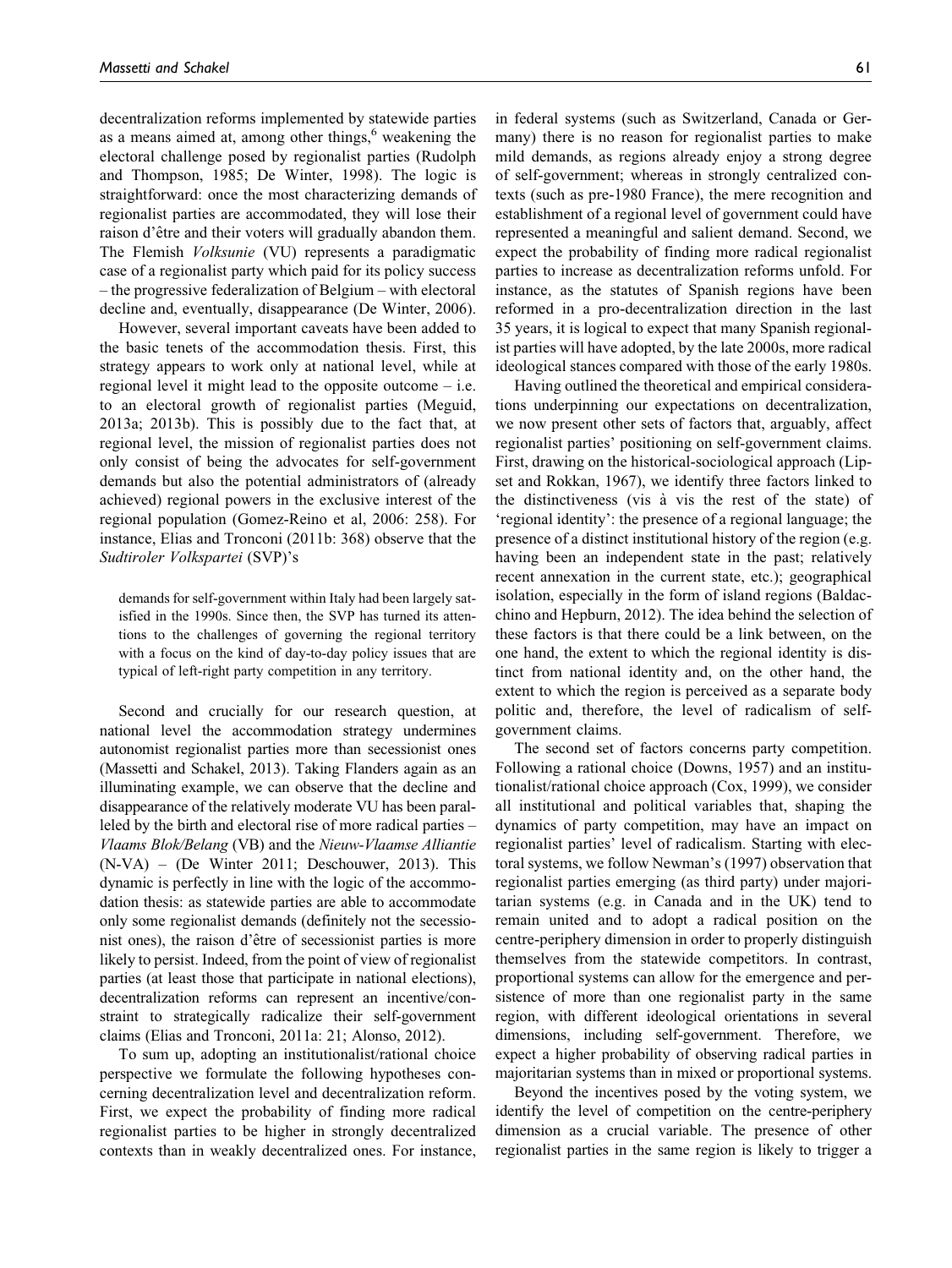|                    | Regional elections |      |       | National elections |                            |                                   |                                    |       |
|--------------------|--------------------|------|-------|--------------------|----------------------------|-----------------------------------|------------------------------------|-------|
|                    | First              | Last | First | Last               | Regional<br>elections only | <b>National</b><br>elections only | Regional and<br>National elections | Total |
| Belgium            | 1974               | 2009 | 1954  | 2010               |                            |                                   |                                    | 6     |
| Canada             | 1944               | 2009 | 1945  | 2008               | 6                          |                                   |                                    | 8     |
| Denmark            | 1945               | 2009 | 1945  | 2007               |                            |                                   |                                    | 4     |
| France             | 1982               | 2010 | 1981  | 2007               |                            |                                   |                                    | 6     |
| Germany            | 1946               | 2010 | 1949  | 2009               |                            |                                   |                                    |       |
| <b>Italy</b>       | 1947               | 2010 | 1946  | 2008               | 8                          |                                   | 10                                 | ۱9    |
| <b>Netherlands</b> | 1966               | 2007 |       |                    |                            |                                   |                                    |       |
| Spain              | 1980               | 2010 | 1977  | 2008               |                            |                                   | 24                                 | 26    |
| Sweden             | 1998               | 2002 |       |                    |                            |                                   |                                    |       |
| Switzerland        | 1970               | 2007 | 1991  | 2007               |                            |                                   |                                    |       |
| United Kingdom     | 1945               | 2007 | 1945  | 2010               |                            |                                   |                                    | 4     |
| Total              |                    |      |       |                    | 20                         |                                   | 53                                 | 78    |

Table 1. Regionalist party participation in regional and national elections in 11 countries.

dynamic of radicalization for which, albeit maintaining some differences amongst themselves, all or most regionalist parties escalate their claims (Van Houten, 2000; Massetti, 2009). The same dynamic can be initiated by a convergence strategy adopted by statewide parties, where the latter try to absorb the regionalist discourse and agenda (Meguid, 2008). However, adopting a regionalist discourse or agenda might not be enough for statewide parties to acquire partisan credibility in the eyes of regionalist voters (Alonso, 2012). They might need to go as far as to actually pass regional reforms with concessions for more self-government, in which case we fall back to our primary independent variable (decentralization).

We also consider whether a given regionalist party finds itself in office or in opposition (both at national and regional level). Here the expectation is that holding office might induce moderation while being in opposition might unleash radicalism. Indeed, in order to become an acceptable government coalition partner, a regionalist party might have to moderate its ideological profile (Elias and Tronconi, 2011a).

Finally, we want to test a hypothesis which runs against our general expectations in regard to decentralization. Since it has been suggested that an asymmetrical regional structure (or reform) might unleash demands in the regions 'left behind' ('reform laggard' regions), especially if regionalist parties are active in those regions (Hombrado, 2011), we want to see if, in these particular cases, it is the absence, not the presence, of a decentralization reform that can trigger radicalization. In the next section we detail how we identify and classify regionalist parties according to their ideology.

## Regionalist parties dataset

We define regionalist parties according to four criteria. First, they are self-contained political organizations that contest elections. Second, they are organizationally present

and/or field candidates only in a particular sub-territory (region) of the state. Third, the territorial limitation of their political/electoral activity is a consequence of their explicit objective of defending only the identities and interests of 'their' region. Fourth, as stated by De Winter (1998: 204), regionalist parties' core mission is to achieve/protect/enhance 'some kind of [territorial] self-government' for their homeland. The first criterion excludes regional parties that formally or de facto act as regional branches of a statewide party. The second and third criteria exclude statewide parties that are in favor of decentralization or federalization of the state. The fourth criterion excludes ethnic parties that are not interested in the territorial aspect of selfgovernment (but, rather, in community rights).

In order to identify regionalist parties and to be able to classify them according to their ideology we proceeded in several steps. First, we collected regional vote shares<sup>7</sup> for regional and national elections in 19 West European and OECD-countries<sup>8</sup> to create an initial dataset. In a second step we looked at the territorial concentration of the vote and we made use of secondary sources, party internet sites and party manifestoes and documents to determine whether a party can be considered as regionalist. We also applied a relevance criterion; we include in our dataset each regionalist party which obtained at least one per cent of the vote and/or one seat in one national or regional election.

For a significant number of parties we were not able to identify their ideology. Although these constitute less than ten per cent of the total variation in vote shares for national and 16 per cent for regional elections, it nevertheless led to the exclusion of six countries.<sup>9</sup> Greece and Japan also have regionalist parties, but they do not fulfill the one per cent or one seat criterion. The end result is a core dataset of 78 regionalist parties participating in regional and/or national elections in 11 countries. Table 1 provides a summary of regionalist party participation in national and regional elections and Table A1 in Appendix A lists these parties together with their region and ideology score. In the models below the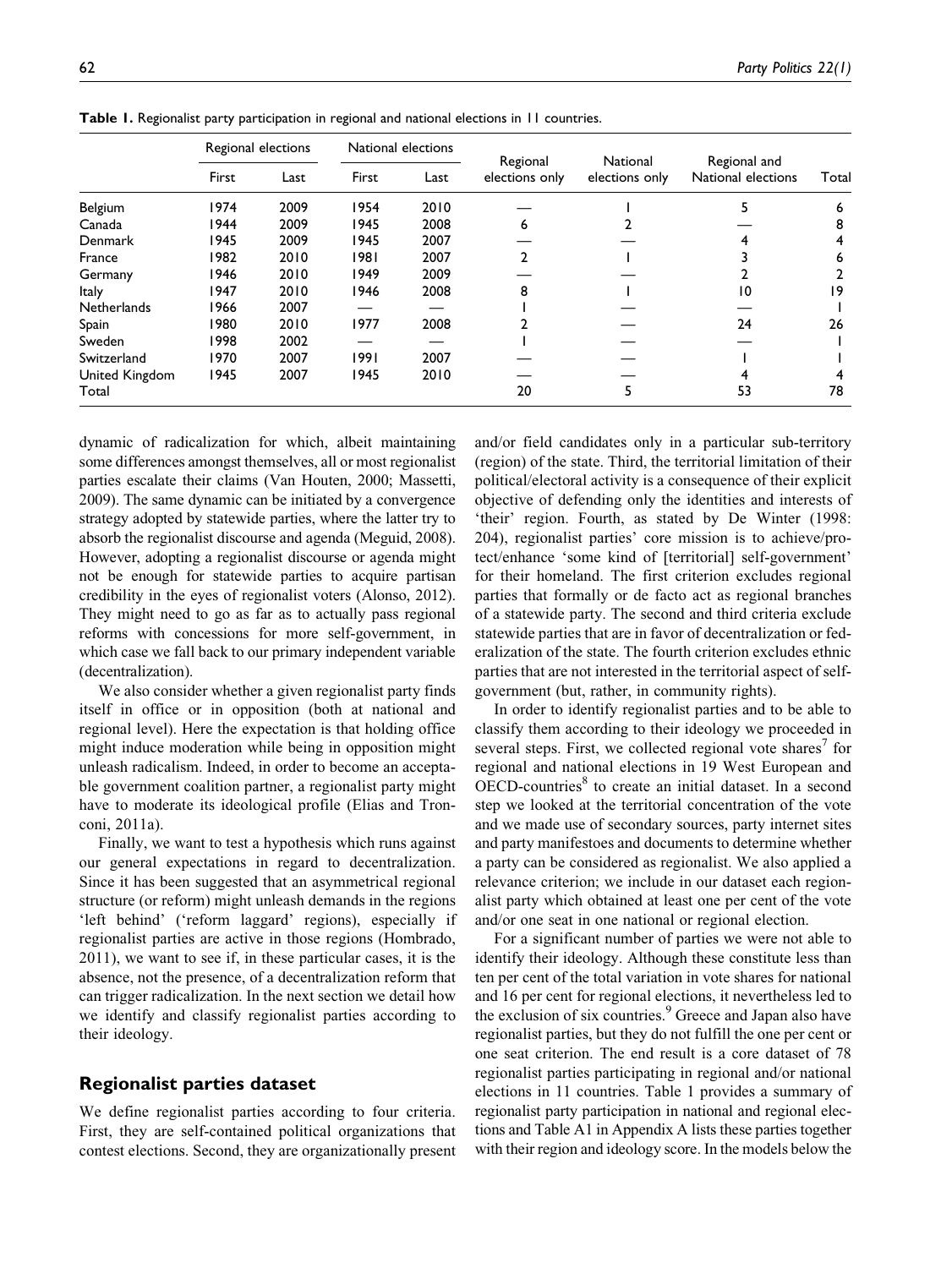| Radical |                                                           |               | Party challenges the unity the state Separationist 4 Party is open and clear in its formulation<br>Ambiguous 3 Party is ambiguous in its formulation |
|---------|-----------------------------------------------------------|---------------|------------------------------------------------------------------------------------------------------------------------------------------------------|
|         | Moderate 0 Party does not challenge unity of<br>the state | Federalist    | 2 Party seeks to enhance a maximum level of regional self-<br>government                                                                             |
|         |                                                           | Protectionist | Party demands regional autonomy to preserve regional language<br>and culture                                                                         |

Table 2. Classification of regionalist parties on the basis of the decentralization issue.

unit of analysis is the ideology of regionalist party in a particular regional or national election. With respect to national elections we disaggregate to the regional level.

We made two categorizations of regionalist parties. The first uses a binary variable which codes whether a party is moderate (autonomist) or radical (secessionist) (Massetti and Schakel; 2013; Dandoy, 2010; Lancaster and Lewis-Beck, 1989). The former may differ extensively in terms of selfgovernment claims (from the mere recognition of their region with very limited powers to demands for strong legislative and fiscal powers) but they all respect the unity of the current state. In contrast, the latter want their region to break away in order to form a new independent state (or to join another one). A major benefit associated with a dichotomous classification is that it is robust. We think that the basic distinction between parties that want some degree of self-government within the state and parties that want the region to break away is understood in the same way in different states and regions. Hence binary coding can probably travel safely across political contexts and minimizes subjective interpretation.

A major drawback of a simple dichotomous variable is that meaningful variety within the classes is ignored. In order to find a convenient compromise between the need to appreciate the diversity among the moderate and radical parties, while at the same time retaining the applicability of the concept across different political and institutional contexts, we made two subclasses within these categories (De Winter, 1998; Massetti, 2009; Dandoy, 2010). In Table 2 we present this more differentiated classification of regionalist parties.<sup>10</sup>

We distinguish between two types of moderate (i.e. autonomist) parties: 'protectionist' and 'federalist'. Protectionist parties typically ask for the institutional recognition of their region and for the transfer of enough competences in order to protect regional languages and cultures. An example is the Friesian National Party (FNP) in the Netherlands. Federalist parties actively seek to enhance a maximum level of regional self-government to include a wide range of competences, including fiscal powers, but without questioning the unity of the state. Typical examples are the VU in the 1970s–1980s, the LN before and after its secessionist period (1996–1999) and CiU until 2012.

Within radical parties we differentiate between ambiguously secessionist (here labeled as 'ambiguous') and openly secessionist (here labeled as 'separationist'). The former deploy discourses or put forward proposals which imply the questioning of state unity but are ambiguous in their stance, as they refrain from using clear catchwords, such as 'independence,' 'partition' or 'secession.' A classic example of 'ambiguous secessionist' is Plaid Cymru (PC) before 2003, when the party openly declared its secessionist objective. For a long time previously it had used ambiguous terms such as 'full national status.' Another good example is the PNV during the 2000s, when the party proposed to turn Spain into a sort of loose confederation between the Basque country and the rest of the Iberian state without openly stating an independence goal. In contrast, 'separationist' parties clearly and unambiguously manifest their will to break away from the state, whether to form a new independent state or to (re-)join another. Good examples of this category are the SNP, the N-VA and the Lega Nord in the period 1996–1999.

## Variables and method

Our main independent variable concerns decentralization, which we measure using the regional authority index (Hooghe et al, 2010). This measurement distinguishes between self- rule (authority exercised by a regional government over those who live in the region) and shared rule (authority exercised by a regional government or its representatives in the country as a whole). Self-rule and shared rule are operationalized according to eight dimensions. Self-rule is the sum of the following four dimensions:

- $\bullet$  Institutional depth: the extent to which a regional government is autonomous rather than deconcentrated  $(0-3)$ ;
- $\bullet$  Policy scope: the range of policies for which a regional government is responsible (0–4);
- $\bullet$  Fiscal autonomy: the extent to which a regional government can independently tax its population (0–4);
- $\bullet$  Representation: the extent to which a region is endowed with an independent legislature and executive (0–4).

Shared rule is the sum of the following four dimensions:

- $\bullet$  Law making: the extent to which regional representatives co-determine national legislation (0–2);
- $\bullet$  Executive control: the extent to which a regional government co-determines national policy in intergovernmental meetings (0–2);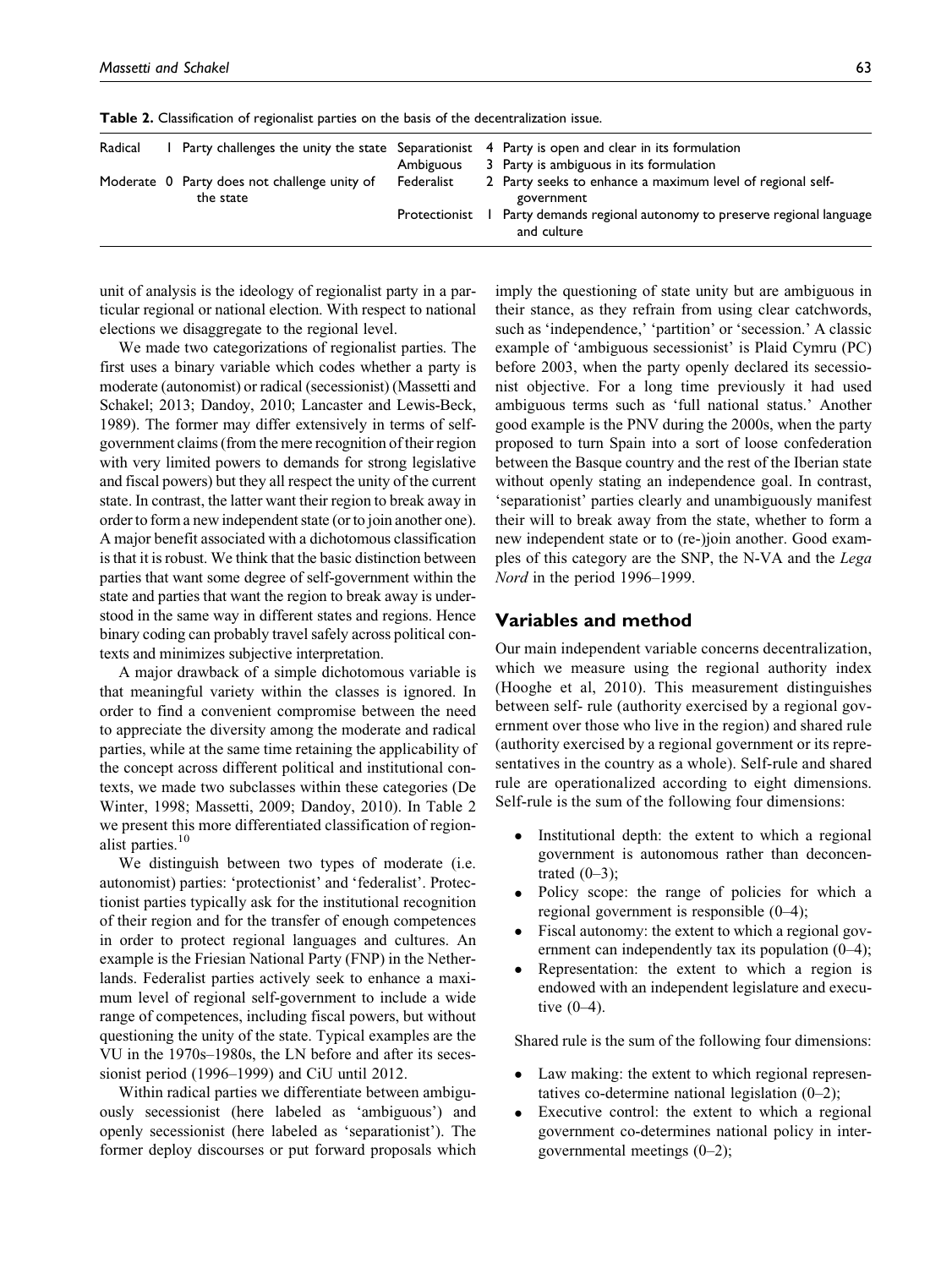- $\bullet$  Fiscal control: the extent to which regional representatives co-determine the distribution of national tax revenues (0–2);
- $\bullet$  Constitutional reform: the extent to which regional representatives co-determine constitutional change  $(0-3)$ .

The authors provide yearly scores at the regional level and these are used. The regional authority index is also used to derive a regional reform variable which is operationalized by a cumulative change variable. We track cumulative change in regional authority index scores in national elections once the institutional region is established and for regional elections we start counting from the first regional election onwards. A third decentralization variable is labeled 'reform laggard' which is operationalized as a dummy variable. A region scores positive as reform laggard when there is a decentralization reform, within the same country, for another region but not for the region itself. One set of factors which may impact on regionalist party ideology concerns the socio-cultural, historical, and geographical specificities of the region. To capture regional distinctiveness we introduce three variables. Regions with a distinct history and/or language are measured by a regional language and history index (Fitjar, 2010).

The language index is made up of the following items, with one point awarded for each item: there is an indigenous regional language that is different from the dominant (plurality) language in the state; the regional language is spoken by at least half the region's population; the language is not the dominant language of any state.

The history index captures the extent to which the region itself or other states than the current sovereign have governed the territory. The index is made up of the following two criteria, with one point awarded for each: the region has not been part of the current state since its formation and the region was not part of the current state for the entire 20th century.

A third variable concerns an island dummy which awards a score of one to island regions.

The electoral system structures party competition to a large extent and we introduce a categorical variable which assigns a score of zero to PR systems, a score of one to majoritarian/plurality systems and half a point to mixed systems. In general, PR systems tend to produce multiparty systems whereas majoritarian/plurality systems lead to two or two-and-a-half party systems. However, there are important exceptions to this and therefore we also include the number of effective parties to tap more directly into the political space available for radical and moderate regionalist parties.

Some authors have stressed the importance of government participation and electoral competition for the radicalism of regionalist party ideologies. We include a dummy variable which indicates whether a regionalist party was in regional or national government at the time when the election took place. In the models below we have to exclude the dummy for being in national government because the number of observations is too low  $(N = 11)$ , which leads to perfect prediction in the logit models.

Statewide party competition is measured with the use of party manifesto data (Volkens et al, 2010). We take the percentage of quasi-sentences devoted to decentralization in all party manifestoes for national elections, weigh them by party size and sum them to get an overall score reflecting salience with regard to the decentralization issue. We include a regionalist party competition variable which is operationalized by subtracting the vote share for a particular regionalist party from the total regionalist party vote share in the election.

We include regionalist party size – operationalized as the percentage of vote  $-$  as a control variable. Both the ideology of regionalist parties and the scores on some of the independent variables may actually be a result of party size rather than anything else. For example, large regionalist parties may have a larger probability of being included in government as well as being moderate. Table B1 in Appendix B provides descriptive statistics on the independent variables.

We tap the ideology of regionalist parties with two variables, a (robust) dichotomous variable and an ordinal variable with four categories. The binary variable is analyzed with the help of a logit model whereby we use party clustered standard errors. The ordinal variable was originally analyzed by ordered logit models but it appeared that the parallel regression assumption did not hold which entails that the independent variables have different effects on the different types of parties. We therefore opted for multinomial logit models with party clustered standard errors which do not assume a rank order between the categories. According to Hausman and Small-Hsiao tests these models appeared not to violate the independence of irrelevant alternatives assumption. That is, the preference of a regionalist party for a federalist or secessionist stance is not affected by the possibility of choosing for a protectionist stance.

Below we present changes in predicted probabilities for a particular ideological position or type of regionalist party. These changes in probabilities are obtained by using the prvalue and prgen command available in the SPost package for Stata developed by Scott Long and Freese (2006). Confidence intervals for the changes in probabilities are obtained by a bootstrap percentile method with 1000 replications. The bootstrap method is more robust to 'noisy' data than, for example, the delta method, and does not require an assumption of normality because bootstrapping re-samples from the dataset and treats the sample as the population. The bootstrap method is often not used because although it 'frequently provides better estimates of the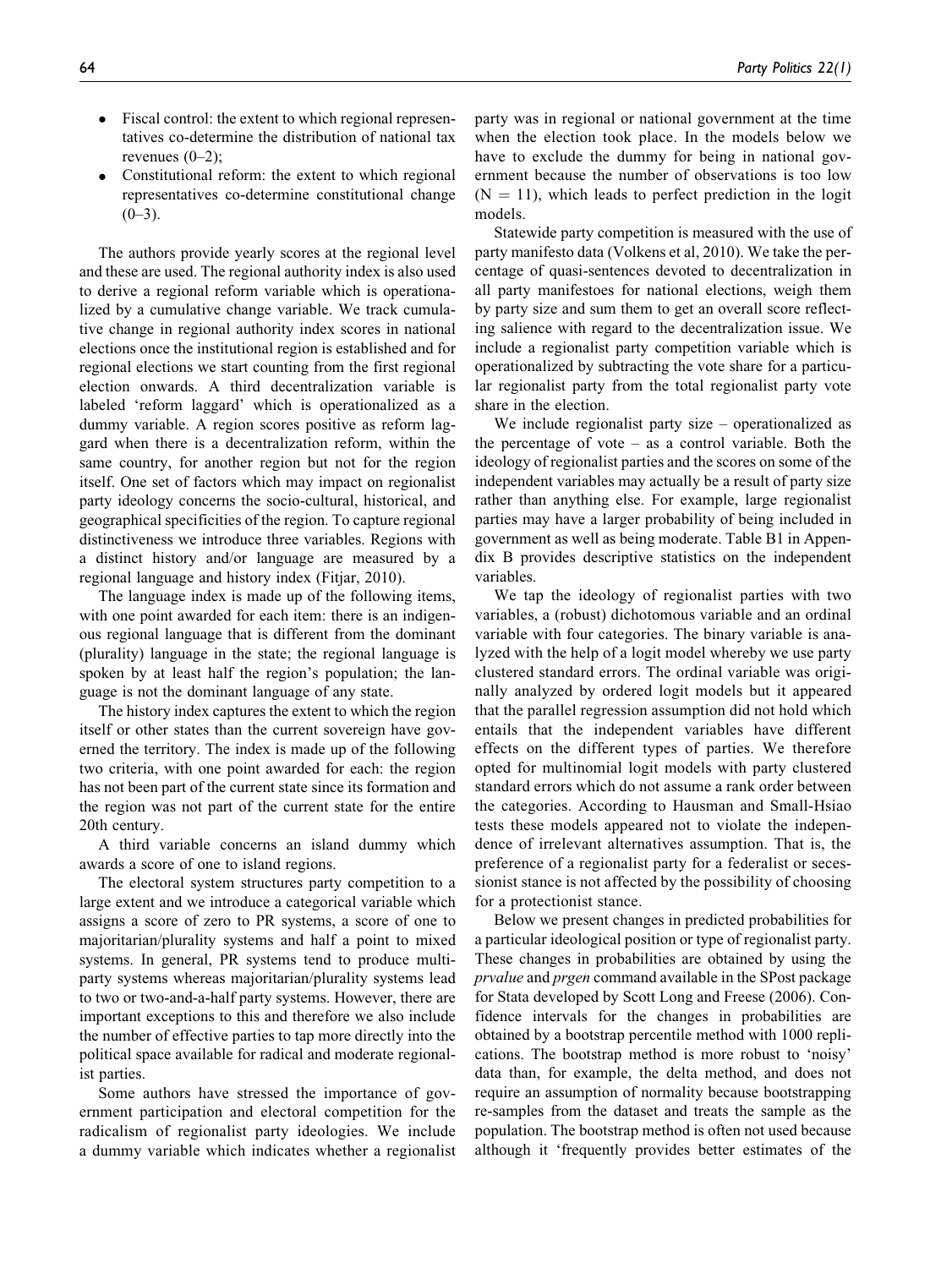|  | <b>Table 3.</b> Determinants of the ideology of regionalist parties: probabilities for being radical. |  |  |  |  |  |  |  |  |
|--|-------------------------------------------------------------------------------------------------------|--|--|--|--|--|--|--|--|
|--|-------------------------------------------------------------------------------------------------------|--|--|--|--|--|--|--|--|

|                               |      | National elections |          | Regional elections |        |          |
|-------------------------------|------|--------------------|----------|--------------------|--------|----------|
|                               | low  | high               | change   | low                | high   | change   |
| Regional authority            | 0.22 | 0.23               | 0.01     | 0.02               | 0.29   | $0.27*$  |
| Regional reform               | 0.10 | 0.47               | $0.37*$  | 0.12               | 0.28   | $0.15*$  |
| Reform laggard                | 0.24 | 0.29               | 0.05     | 0.12               | 0.28   | $0.15*$  |
| Regional language index       | 0.03 | 0.48               | $0.45*$  | 0.05               | 0.19   | $0.15*$  |
| Regional history index        | 0.24 | 0.36               | 0.12     | 0.12               | 0.35   | $0.23*$  |
| Island dummy                  | 0.24 | 0.15               | $-0.09$  | 0.05               | 0.10   | 0.05     |
| Electoral system              | 0.24 | 0.95               | $0.71*$  | 0.12               | 0.40   | $0.28*$  |
| Number of effective parties   | 0.24 | 0.22               | $-0.02$  | 0.08               | 0.09   | 0.01     |
| Regional government           | 0.24 | 0.07               | $-0.17*$ | 0.12               | 0.05   | $-0.07*$ |
| Statewide party competition   | 0.25 | 0.21               | $-0.04$  | 0.06               | 0.13   | $0.07*$  |
| Regionalist party competition | 0.13 | 0.46               | $0.33*$  | 0.09               | 0.09   | 0.00     |
| Party size                    | 0.19 | 0.27               | 0.08     | 0.15               | 0.05   | $-0.08*$ |
| Number of observations        |      | 444                |          |                    | 453    |          |
| Number of parties             |      | 65                 |          |                    | 79     |          |
| Wald chi <sup>2</sup>         |      | $53*$              |          |                    | $28*$  |          |
| Log pseudolikelihood          |      | $-171$             |          |                    | $-191$ |          |
| McFadden $R^2$                |      | 0.41               |          |                    | 0.33   |          |
| Count $R^2$                   |      | 0.81               |          |                    | 0.82   |          |

Notes:  $*$  p < 0.05.

The table displays the results of a logit model whereby the dependent variable reflects whether the regionalist party is moderate  $(=0)$  or radical  $(=1)$ . Shown are the probabilities for being a radical party when the independent variables go from low to high. The categorical variables go from their minimum to their maximum and the continuous variables go from one standard deviation below the mean to one standard deviation above the mean while all other variables are held at their median (categorical variables) or their mean (continuous variables).

confidence interval bounds, it is computationally intensive' (Scott Long and Freese, 2006: 127).

## **Results**

Table 3 presents the results of a logit model where we estimate the probability of a regionalist party being radical (binary variable;  $1 =$  radical;  $0 =$  moderate) when the independent variables go from low to high. $11$  The categorical variables go from their minimum to their maximum and the continuous variables go from one standard deviation below the mean to one standard deviation above the mean while all other variables are held at their median (categorical variables) or their mean (continuous variables). We expect that a change in each of the independent variables should increase the probability of a regionalist party adopting a radical ideology except for the participation in regional government dummy and the party size variable, which should increase the probability of being moderate.

An important difference across electoral arenas may be observed for the regional authority variables. An increase in regional authority leads to a 27 percentage point increase of being radical in the regional electoral arena but has no effect in the national electoral arena. In contrast, regional reform increases the probability of being radical by 37 percentage points in the national electoral arena and by 15 percentage points in the regional electoral arena. In addition, being a reform laggard leads to a 15 percentage point higher

probability of finding a radical party participating in regional elections but does not seem to have an effect on national elections. We analyze the effects of the regional authority variables in more detail below, but first we discuss the other factors that may impact on regionalist party ideology.

In contrast to the regional authority variables we do not observe different effects across electoral arenas except for the competition variables. A change from low to high in the regional language index increases the probability of finding a radical party in the national electoral arena by 45 percentage points and in the regional electoral arena by 15 percentage points. If we also consider the history index, the chance that a regionalist party is radical in the regional electoral arena increases by an additional 23 percentage points. The electoral system has a significant impact on the ideology of regionalist parties in both electoral arenas. A majoritarian/ plurality system increases the probability of being radical by 28 percentage points for regional elections and by a sweeping 71 percentage points for national elections. An additional commonality across electoral arenas is that government participation is associated with moderation. When a regionalist party is in regional government at the time of the election the chance of being radical is reduced by 17 percentage points and seven percentage points respectively for national and regional elections. Competition from other regionalist parties has a statistically significant effect on the probability of being radical  $(+33)$  percentage points) in the national electoral arena but not in the regional electoral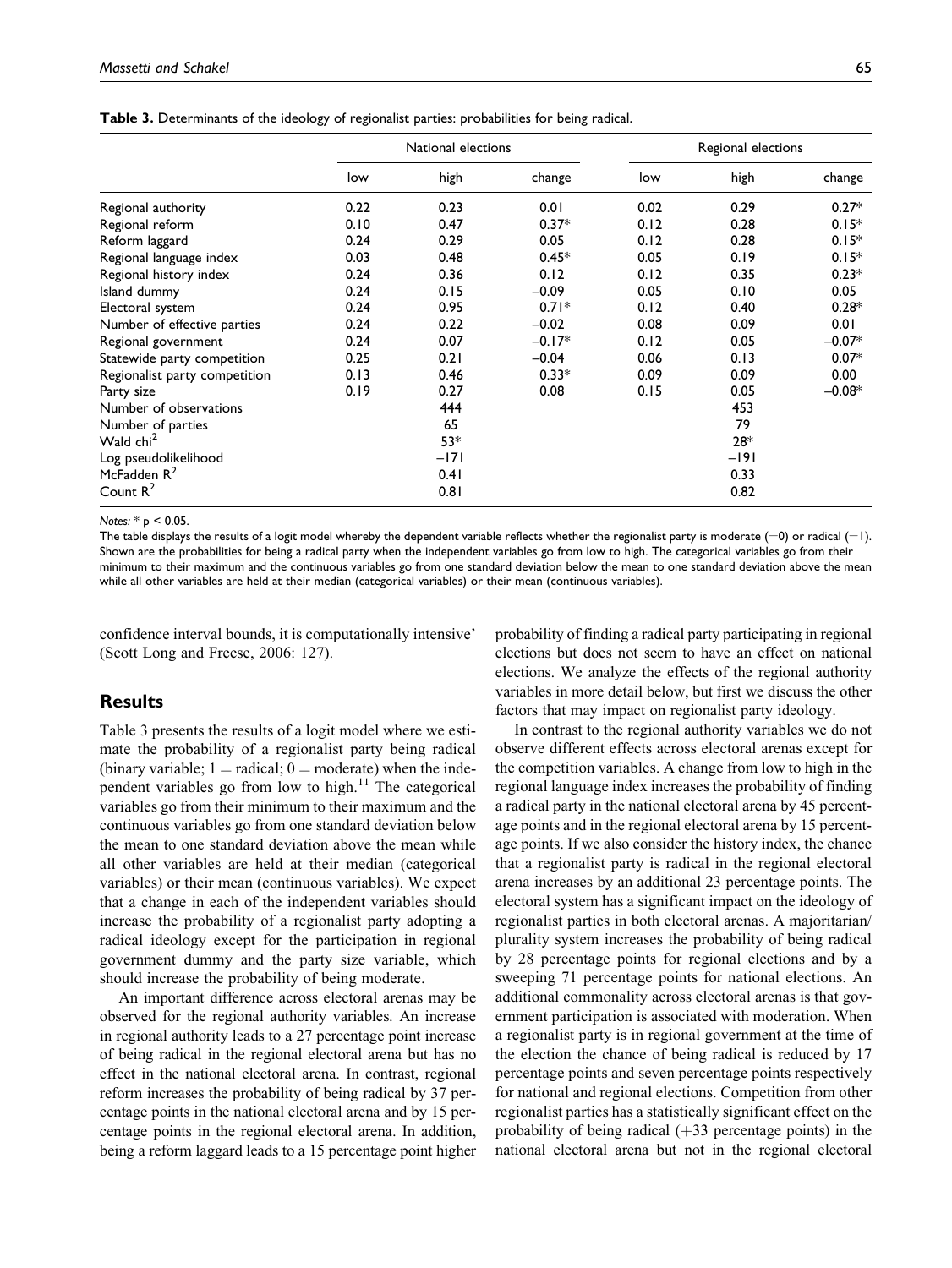|                               |           |          | National elections | Regional elections |           |          |          |          |  |
|-------------------------------|-----------|----------|--------------------|--------------------|-----------|----------|----------|----------|--|
|                               | moderates |          | radicals           |                    | moderates |          | radicals |          |  |
|                               | P         | F        | A                  | S                  | P         | F        | A        | S        |  |
| Regional authority            | $-0.15*$  | $0.19*$  | $-0.09$            | 0.05               | $-0.49*$  | 0.21     | $0.05*$  | $0.23*$  |  |
| Regional reform               | 0.05      | $-0.38*$ | $0.12*$            | $0.21*$            | $-0.31*$  | $0.27*$  | 0.01     | 0.03     |  |
| Reform laggard                | $-0.05*$  | 0.01     | $-0.04$            | 0.07               | $-0.27*$  | 0.08     | 0.01     | $0.18*$  |  |
| Regional language index       | $-0.20*$  | $-0.25*$ | $0.29*$            | $0.16*$            | $-0.23*$  | 0.00     | $0.11*$  | $0.12*$  |  |
| Regional history index        | 0.08      | $-0.20$  | $-0.02$            | $0.14*$            | $-0.12$   | $-0.28*$ | $0.23*$  | $0.18*$  |  |
| Island dummy                  | 0.13      | $-0.02$  | $-0.12*$           | 0.01               | $-0.06$   | 0.06     | $-0.01$  | 0.01     |  |
| Electoral system              | $-0.06*$  | $-0.64*$ | 0.00               | $0.70*$            | $-0.30*$  | $-0.13$  | $0.21*$  | $0.23*$  |  |
| Number of effective parties   | $-0.07*$  | $0.14*$  | $-0.10*$           | 0.03               | $-0.23*$  | 0.21     | $-0.01$  | 0.03     |  |
| Regional government           | 0.00      | 0.05     | 0.04               | $-0.08*$           | 0.05      | 0.01     | $-0.01$  | $-0.05*$ |  |
| Statewide party competition   | 0.01      | 0.03     | $-0.02$            | $-0.02$            | $-0.15$   | 0.06     | $0.03*$  | $0.06*$  |  |
| Regionalist party competition | $-0.08*$  | $-0.25*$ | $0.20*$            | $0.12*$            | $-0.16$   | 0.13     | 0.01     | 0.02     |  |
| Party size                    | $-0.09*$  | 0.07     | $-0.05$            | $0.07*$            | $-0.37*$  | 0.41     | $-0.01$  | $-0.03$  |  |
| Number of observations        |           |          | 444                |                    |           |          | 453      |          |  |
| Number of parties             |           |          | 65                 |                    |           |          | 79       |          |  |
| Wald chi <sup>2</sup>         |           |          | 568*               |                    |           | $312*$   |          |          |  |
| Log pseudolikelihood          |           |          | $-355$             |                    |           |          | $-374$   |          |  |
| McFadden R <sup>2</sup>       |           |          | 0.38               |                    | 0.37      |          |          |          |  |
| Count $R^2$                   |           |          | 0.64               |                    | 0.65      |          |          |          |  |

Notes:  $*$  p < 0.05; P = protectionist; F = federalist; A = ambiguous; S = separatist (see Table 1 for a description of the types of parties). The table displays the results of a multinominal logit model whereby the dependent variable reflects whether the regionalist party is protectionist, federalist, ambiguous secessionist, or openly separatist. Shown are the changes in probabilities for being a type of party when the independent variables go from low to high. The categorical variables go from their minimum to their maximum and the change for continuous variables reflect going from one standard deviation below the mean to one standard deviation above the mean while all other variables are held at their median (categorical variables) or their mean (continuous variables).

arena. Conversely, competition from statewide parties leads to a radicalization  $(+7$  percentage points) of regionalist parties in regional elections but not in national elections.

In Table 4 we present the changes in probabilities for the fourfold categorization of the ideology of regionalist parties (see Table 2) after running a multinomial logit model which does not assume a rank order between the type of parties. Similar to the logit models, the categorical variables go from their minimum to their maximum and the continuous variables go from one standard deviation below the mean to one standard deviation above the mean while all other variables are held at their median (categorical variables) or their mean (continuous variables). We expect that a change in each of the independent variables should increase the probability of a regionalist party adopting a more radical ideology except for the participation in regional government dummy and party size, which should increase the probability of adhering to a more moderate ideology.

A major benefit of analyzing four types of regionalist parties is that we can appreciate the diversity among radical and moderate parties and observe how far independent variables have an effect on different types of parties. On a general level, the results in Table 4 corroborate the results reported in Table 3 in that when the probability of being a moderate party tends to decline the chance of being radical increases. However, the effect of the independent variables varies across the type of parties. For example, a change in the regional language index has a similar effect across party type but being part of the regional government at the time of the election decreases only the probability of being openly secessionist. We do not have the space here to go into detail regarding to the differences across types of parties for all the independent variables. It is interesting to note that the regional authority variables gain statistical significance for both national and regional elections in contrast to the results reported in Table 3. Given that we expect to observe differences with regard to the effects of the regional authority variables across electoral arenas, we explore these effects in more detail.

Starting with the reform laggard variable we may observe that the change in probability for protectionist parties in national and regional elections declines and that the change in probability for being openly secessionist in regional elections increases. Clearly, asymmetric decentralization reforms lead to a radicalization of regionalist parties. The regional authority and regional reform variables are continuous variables and we explore the effects of these variables by analyzing probabilities of being a particular type of regionalist party when these variables go from their minimum to their maximum value. The results are presented in Figures 1 and 2.

In Figure 1 we explore the effect of regional authority on the ideology of regionalist parties participating in national (Figure 1A) and regional (Figure 1B) elections when the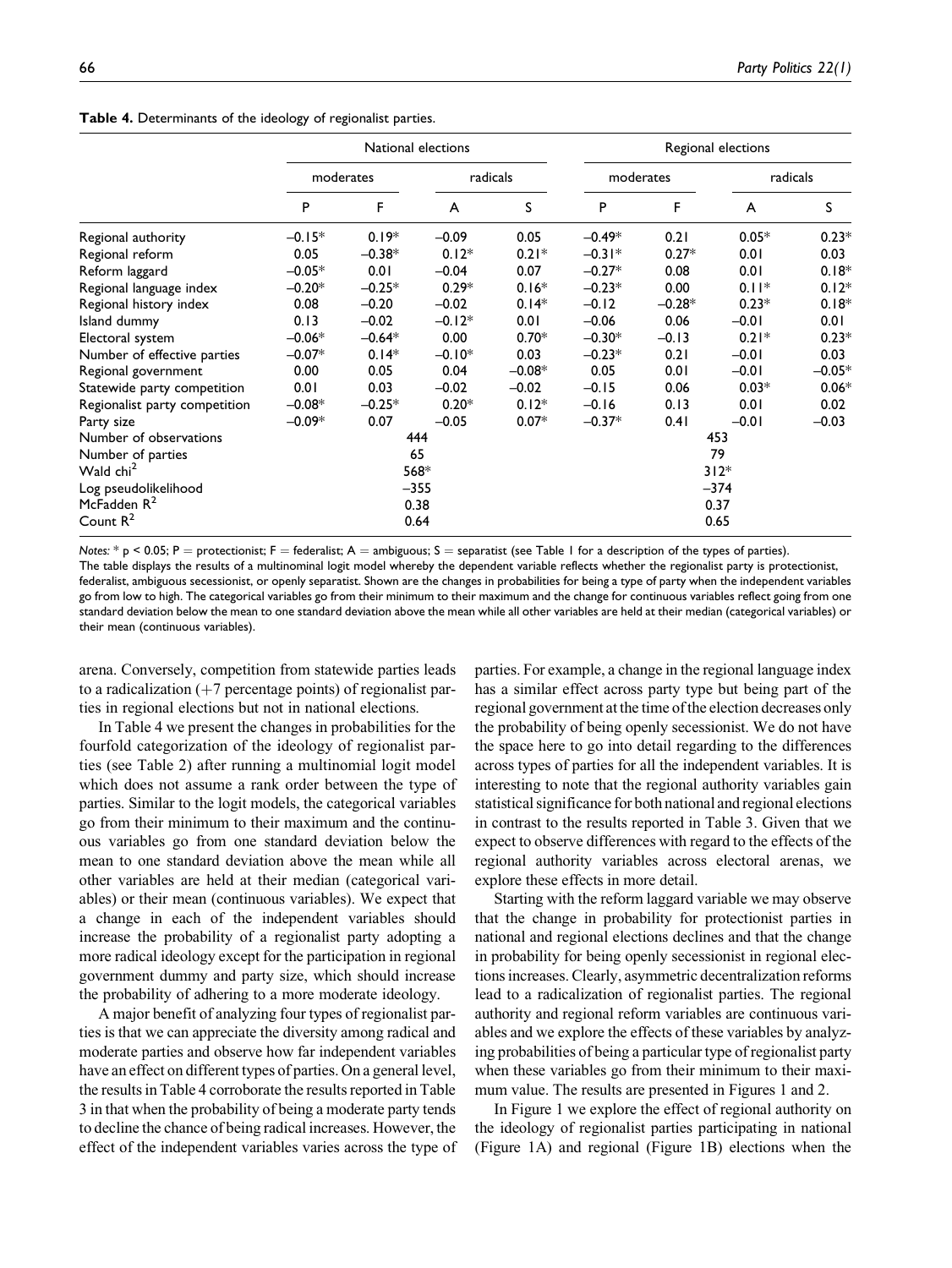

Figure 1. The effect of regional authority on the probability of a type of regionalist party.

Notes: Shown are the predicted probabilities for the different types of regionalist parties (see Table 2) when the scores on the regional authority index go from their minimum to their maximum (see Table A2).

regional authority index goes from its minimum to its maximum.With respect to national elections we observe that the probability of being moderate or radical does not change (respectively 80 and 20 percentage points) but that within the moderate and radical categories the balance between protectionists and federalists, and between ambiguous and openly secessionists, changes. However, only the change in probabilities for being protectionist and federalist reaches statistical significance at the five per cent level.

In contrast to national elections, all changes in probabilities are statistically significant for regional elections. When the regional authority index increases from its minimum to its maximum, regionalist parties in the regional electoral arena tend to become more radical and, in particular, ambiguously secessionist  $(+7$  percentage points), and openly secessionist  $(+34$  percentage points). Within the moderate category the probability of being protectionist decreases by 83 percentage points whereas the chance of adopting a federalist positionincreases by 42 percentage points.



Figure 2. The effect of regional reform on the probability of a type of regionalist party.

Notes: Shown are the predicted probabilities for the different types of regionalist parties (see Table 2) when cumulative change in regional authority index scores go from their minimum to their maximum (see Table A2).

Interestingly, we observe a reversed pattern for the regional reform variable. In regional elections the balance between the probability of being moderate (90 percentage points) and radical (10 percentage points) does not change but within the moderate category the probability of being federalist increases by 58 percentage points while the chance of being protectionist declines by 66 percentage points (both results are statistically significant at the five per cent level). For national elections we observe a clear radicalization of the ideology of regionalist parties. In particular, the probability of being federalist declines by 60 percentage points whereas the chance of adopting an open secessionist stance increases by 39 percentage points (both results are statistically significant at the five per cent level).

## **Discussion**

In this paper we set out to explain the determinants of regionalist party ideological radicalism on self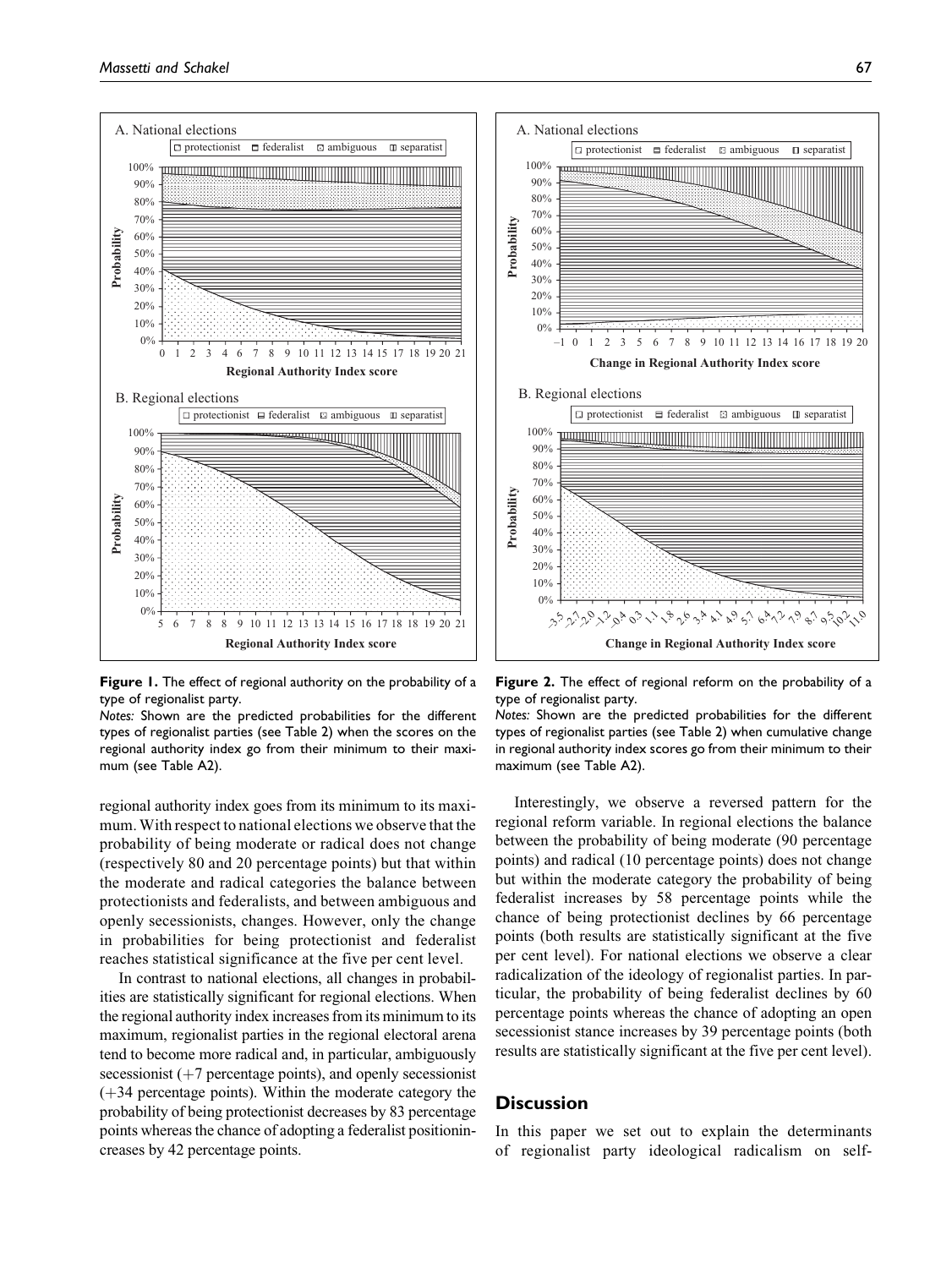government, with a particular interest on the effects of decentralization level and decentralization reform. Starting with the latter, we found strong support for our main hypothesis that decentralization reforms entail a radicalization process for regionalist parties, especially at the national level. We found significant correlations in the expected direction between decentralization reforms and radicalism using both a dichotomous (moderate; radical) and a fourfold classification (protectionist; federalist; ambiguous; separationist). Our models show that, at national level, positive cumulative change on the regional authority index dramatically increases the chances of finding a radical party and, more specifically, a separationist party. The radicalization effect at regional level is much more modest and mainly concerns a shift within moderate positions: a sharp decrease in the chances of finding protectionist parties paralleled with a sharp increase in probability of finding a federalist party. These results are in line with Meguid's argument that decentralization reforms, as a statewide party strategy, are primarily a national level strategy (Meguid, 2013a); and with Massetti and Schakel's argument that ideological radicalism, as a counter-remedy of regionalist parties, has a 'damage reduction' effect only in national elections (Massetti and Schakel, 2013). Bringing together the three works allows us to trace a complex process of strategies and counter-strategies for which:

- $\bullet$  statewide parties try and undermine regionalist parties' electoral strength at national level by implementing decentralization reforms (Meguid, 2013a);
- $\bullet$  this strategy is, indeed, effective in damaging regionalist parties at national level, but it works more with moderate than with radical ones, providing an incentive for radicalization (Massetti and Schakel, 2013); and
- $\bullet$  now we found evidence that such an incentive is very strong and the radicalization process does, indeed, occur.

The level of decentralization, which varies across regions but might be constant within the same region over time, has a very different effect compared with that of decentralization reform. At the national level, it does not have a significant impact on determining the chances of finding a radical party. However, it has a strong effect on whether a regionalist party will adopt, within the moderate positions, a protectionist or a federalist stance. As hypothesized, it does not make any sense to make minimal self-government demands in already strongly decentralized contexts. In contrast, trying to push the boundaries of self-government without questioning the unity of the state can represent a meaningful strategy also in strongly decentralized systems. This effect is also evident at regional level. However, in regional party systems, regional reform also affects the probability of finding radical and, especially, separationist parties. This rather unexpected quence of (counter-)strategies triggered at national level. The results presented in this paper are in line with Brancati's proposition that decentralization reforms indirectly fuel secessionism (Brancati, 2006), albeit not necessarily because they strengthen regionalist parties electorally – as claimed by Brancati (2008). Rather, they trigger a counter-strategy on the part of regionalist parties aimed at limiting electoral damage. We therefore conclude that decentralization reforms, far from appeasing regionalist parties, lead them to actually radicalize their claims and adopt a secessionist stance. However, regional reforms may appease some regionalist voters and thus inflict electoral losses on regionalist parties at national level. The resulting level of polarization will depend on the relationship between an increased 'threatening intention' (ideological radicalization) and a decreased 'threatening capacity' (electoral strength). The question whether decentralization 'accommodates' or 'empowers' regionalist pressure does not have a final or simple answer. Furthermore, apart from electoral strength and ideological radicalism we also found differential effects across electoral arenas.

Our analysis has further shown that other institutional/ political factors beyond decentralization play an important role. In particular, we found that:

- $\bullet$  majoritarian electoral systems dramatically increase the probability of finding radical parties, thus confirming Newman (1997);
- $\bullet$  as suggested by Van Houten (2000) and Massetti (2009), competition from other regionalist parties within the region increases the probability of radicalization, but only at national level; whereas
- $\bullet$  holding office increases the probability of moderation, confirming Elias and Tronconi (2011a).

As far as regional identity is concerned, we found that:

- $\bullet$  the presence of a distinct language significantly affects the probability of finding radical parties in the region at both national and regional level, thus confirming Massetti (2009);
- $\bullet$  the effect of the institutional history of the region is more ambiguous, as its impact is only significant in the regional (not the national) electoral arena; and
- $\bullet$  being an island region does not have any impact (actually some coefficients, though insignificant, are negative).

Arguably, although for a few cases our data go back to the 1940s, the empirical analysis shows that the technological progress in transport and telecommunication, which has intensified in the last few decades, has made island regions as integrated as land regions within the state.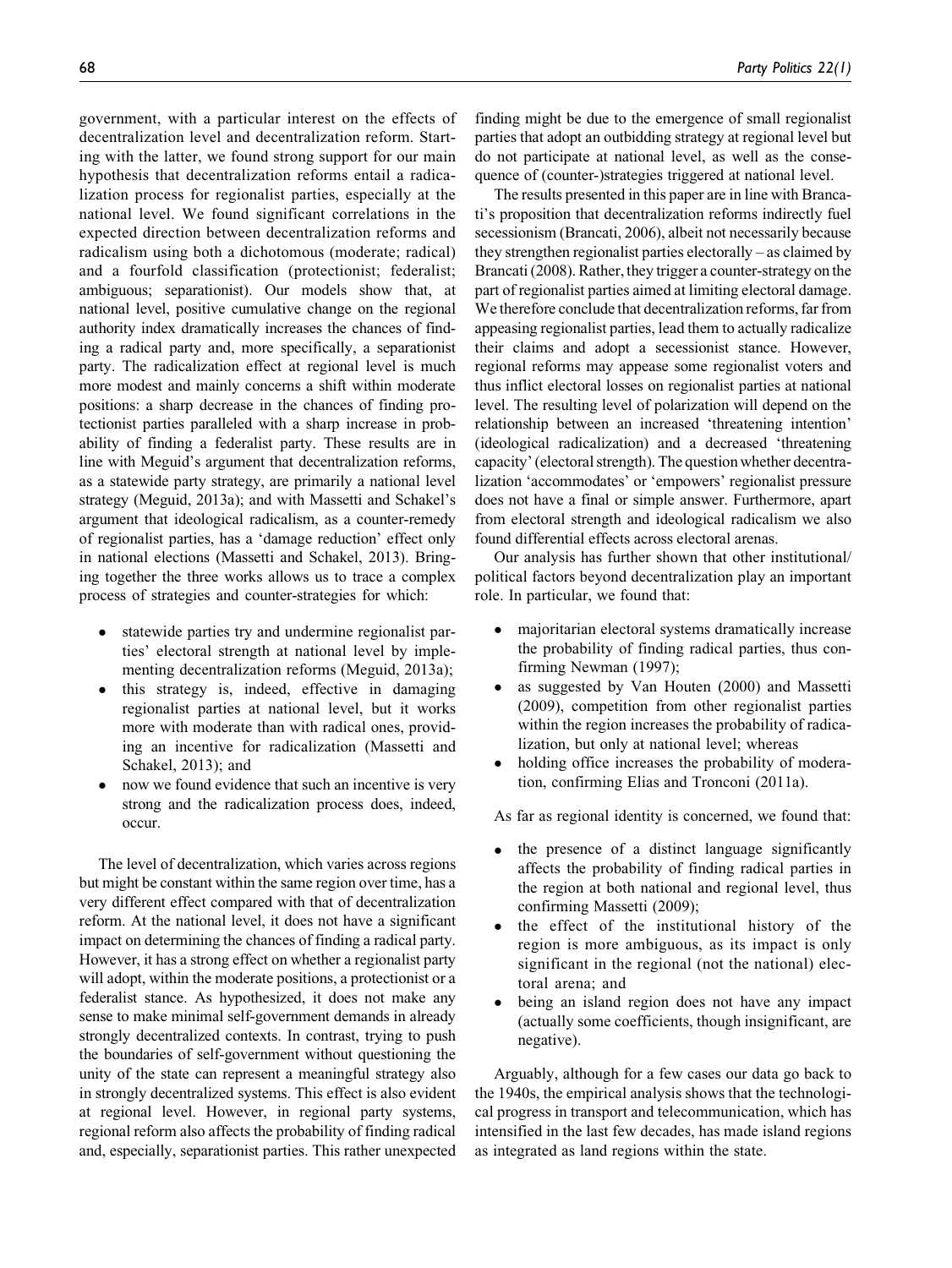## Appendix A

## Label, definition and internal classification

We label these parties as 'regionalist' following previous authoritative studies (De Winter and Türsan, 1998; Jolly, 2007; Deschouwer, 2009). Since the scholarship is characterized by extensive terminological profusion and lack of consensus,  $^{12}$  it is very important to clearly define the underline concept and, when relevant for the interpretations of results, discuss definitional differences. Following De Winter, we define regionalist parties on the basis of their ideology, as those parties whose primary concern is the achievement of some kind of territorial self-government (De Winter, 1998: 204–205). As pointed out by other scholars, although the definition is based on ideology, it also entails a territorial characterization: regionalist parties are only present, as organizations and/or in terms of electoral activity, in a specific territory of the state (Türsan, 1998: 5; Gomez-Reino, 2008). In other words, 'regionalist' parties are also 'regional' ('non statewide') or, more precisely, they are a subset of regional parties.<sup>13</sup> In common with most regional parties they also have an ambition to administer regional powers and resources in the exclusive interest the region (Gomez-Reino et al, 2006: 258).

Our dataset contains two innovative elements. First, we code regionalist parties' level of ideological radicalism in respect to their self-government claim, distinguishing between moderate (autonomist) and radical (secessionist) ones. Then we made a sub-classification, distinguishing between protectionists and federalists (amongst moderates), and between ambiguous and separationists (amongst radicals). We choose this classification precisely because it refers exclusivelyto the level of institutional self-government demanded by the party without tapping into identity questions.<sup>14</sup>

## How we gathered the data

In order to identify regionalist parties and to be able to classify them according to their ideology we proceeded in several steps. First, we collected regional vote shares for regional and national elections in 19 West European and OECD countries (Australia, Austria, Belgium, Canada, Denmark, Finland, France, Germany, Greece, Italy, Japan, the Netherlands, Norway, Portugal, Spain, Sweden, Switzerland, the United Kingdom, and the United States).

Second, we consulted the literature and looked at party labels and the territorial concentration of the vote to create an initial dataset. In case of electoral coalitions whereby the regionalist party is a junior party we used the seat allocation within the coalition to assign vote shares to the different coalition partners. When regionalist parties coalesce for elections and we could not use the seat allocation as a mechanism to allocate vote share (for example in the case when the electoral coalition obtains one seat) we allocated the total vote share to the senior party.

Third, we applied a relevance criterion; we include in our dataset each regionalist party which obtained at least one per cent of the vote and/or one seat in one national or regional election. This led to a dataset of 234 regionalist parties in 17 countries. Greece and Japan have also regionalist parties, but they do not reach the one per cent or one seat criterion.

For a significant number of parties we were not able to identify their ideology. Although they constitute less than ten per cent of the total variation in vote shares for national and 16 per cent for regional elections, it nevertheless has led to the exclusion of six countries (Australia, Austria, Finland, Norway, Portugal, and the United States). In addition, it has led to the exclusion of 12 ethnic parties (see below). In the next and final step we excluded controversial cases and we do not consider regionalist party competition beyond the core region (see below). The end result is a core dataset of 78 regionalist parties participating in regional and/or national elections in 11 countries. Table A1 lists these parties, their ideology and their core region.

#### Ethnic parties

Some parties do not demand decentralization for a particular region but rather claim specific (ethnic) group rights, for example, the right to communicate in one's native language which is not recognized as an official state language. We prefer to label these parties as 'ethnic' and we do not consider them to be regionalist. For completeness sake we list the parties we have identified as ethnic. For Austria, they are the Karnter Wahlgemeinschaft (KWG) and the Karntner Einheitsliste (KEL) (Kärnten); for Denmark the Slesvigske parti – Schleswigsche Partei (SP; Sonderjyllands); for Finland the Svenska Folkepartiet (SFP; several Finish mainland regions and  $\AA$ land); for Germany the Südschleswigsher Wählerverband (SSW; Schleswig-Holstein); for Italy, the Unione Slovena (US; Friuli-Venezia Giulia) and the Ladin parties in South Tyrol: Ladins (Ladins), Moviment Politich Ladins (MPL), and Unione Autonomista Ladina (UAL); for New Zealand the Maori Party (MP; country-wide); for Norway, the Saami people's list (SPL; Finnmark); for the United States, the Partido Nacional de la Raza Unida (PNRU; Texas).

## Controversial cases

The classification of parties according to their ideology may provoke some discussion and this is probably also the case for some regionalist parties. For three parties it is not clear in how far they act separately from statewide parties. These are the Christlich-Soziale Union (CSU) in Bavaria, Germany, the Union del Pueblo Navarro (UPN) in Navarre, Spain, and the Ulster Unionist Party (UUP) in Northern Ireland. The inclusion of these parties is highly problematic as it would open the way to the inclusion of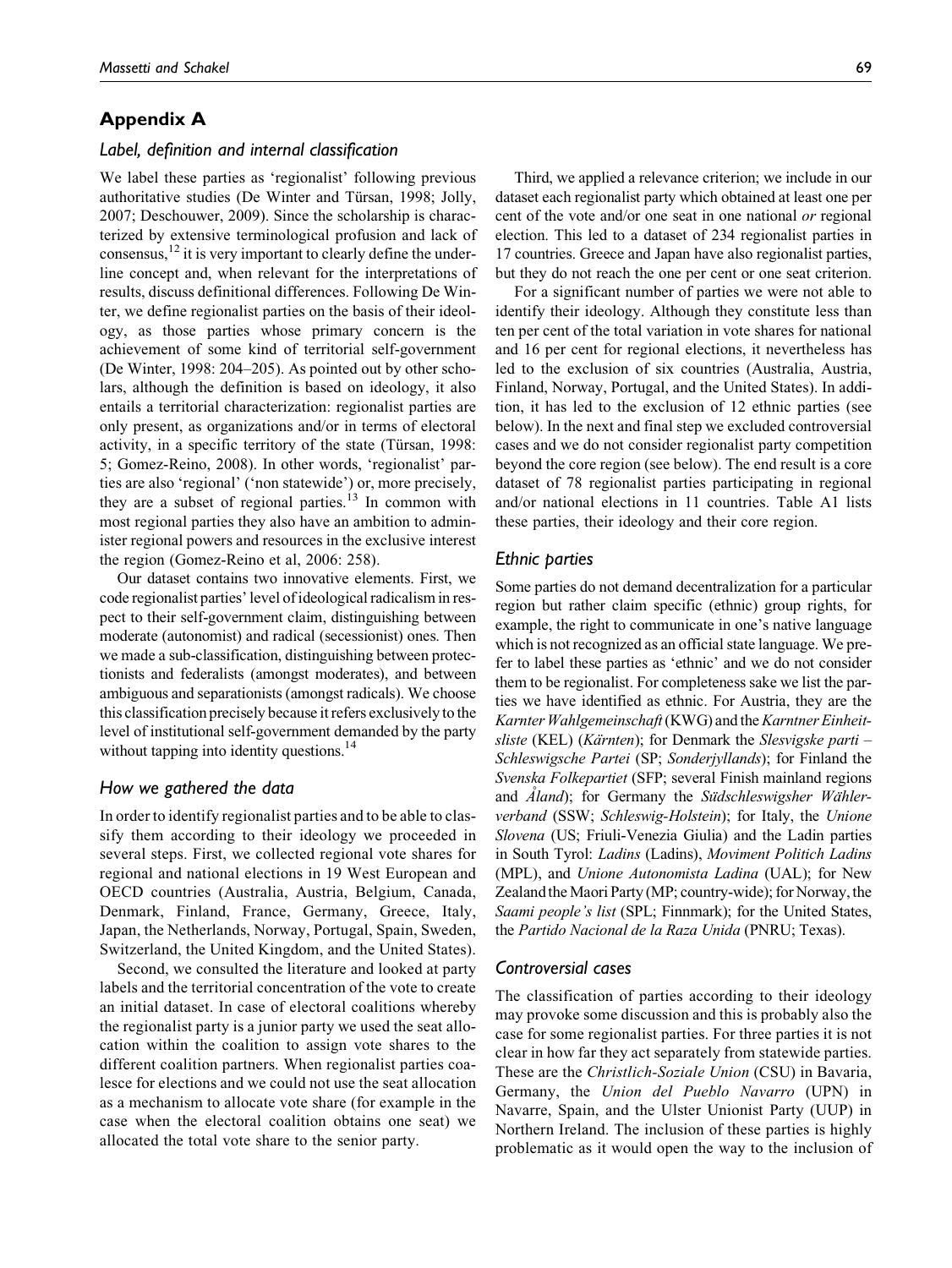| Country   | Core region<br>Party                                                                                                             |                                                                                                                                                                                                                       | Ideology on Self-Government                                                                                                                                   |  |  |  |
|-----------|----------------------------------------------------------------------------------------------------------------------------------|-----------------------------------------------------------------------------------------------------------------------------------------------------------------------------------------------------------------------|---------------------------------------------------------------------------------------------------------------------------------------------------------------|--|--|--|
| Belgium   | <b>Brussels</b>                                                                                                                  | (FDF)                                                                                                                                                                                                                 | Front Démocratique des Francophones Protectionist (1960s); Federalist (1970s-2000s)                                                                           |  |  |  |
|           | <b>Flanders</b>                                                                                                                  | Nieuw Vlaamse Alliantie (N-VA)<br>Vlaams Belang (VB)<br>Volksunie (VU)                                                                                                                                                | Separationist<br>Separationist<br>Federalist (1950s-1970s); Ambiguous (1980s);<br>Separationist (1990s)                                                       |  |  |  |
|           | Walloon region                                                                                                                   | Rassemblement Wallon (RW)                                                                                                                                                                                             | Protectionist (1960s); Federalist (1970s-1980s)                                                                                                               |  |  |  |
|           |                                                                                                                                  | German Community Pro Duetschsprachige Gemeinschaft<br>(ProDG)                                                                                                                                                         | Federalist (1970s-2000s)                                                                                                                                      |  |  |  |
| Canada    | Quebec                                                                                                                           | Bloc Quebecois (BQ)<br>Action Democratique (AD)<br>Parti Nationalist du Quebec (PNQ)<br>Parti Québécois (PQ)<br>Quebec Solidaire (QS)<br>Rassemblement pour l'Indépendance<br>Nationale (RIN)<br>Union Nationale (UN) | Separationist<br>Ambiguous<br>Separationist<br>Separationist<br>Separationist<br>Separationist<br>Federalist (1940s-1950s; 1970s-1980s);<br>Ambiguous (1960s) |  |  |  |
|           | Western Canada*                                                                                                                  | Western Canada Concept (WCC)                                                                                                                                                                                          | Separationist                                                                                                                                                 |  |  |  |
| Denmark   | Faroe Islands                                                                                                                    | Fólkaflokkurin (FF)<br>Sjálvstýrisflokkurin (SSF)<br>Tjóôveldi (TV)                                                                                                                                                   | Federalist (1940s-1990s); Ambiguous (2000s)<br>Federalist (1940s-1990s); Separationist (2000s)<br>Separationist                                               |  |  |  |
| Greenland |                                                                                                                                  | Inuit Ataqatigiit (IA)                                                                                                                                                                                                | Separationist                                                                                                                                                 |  |  |  |
| France    | Alsace                                                                                                                           | Alsace d'Abord (AdA)                                                                                                                                                                                                  | Protectionist                                                                                                                                                 |  |  |  |
|           | Corsica                                                                                                                          | Accolta Naziunale Corsa (ANC)<br>Unione di u Populu Corsu-Partitu di a<br>nazione Corsa (UPC-PNC)                                                                                                                     | Ambiguous<br>Protectionist (1970s-1980s); Federalist (1990s-2000s)                                                                                            |  |  |  |
|           | Rhone-Alpes (Savoy<br>and High Savoy)                                                                                            | Corsica Nazione (CN)<br>Ligue Savoisienne (LS)                                                                                                                                                                        | Separationist<br>Separationist                                                                                                                                |  |  |  |
|           | Brittany                                                                                                                         | Union Democratique Bretonne (UDB)                                                                                                                                                                                     | Protectionist (1980s-1990s); Federalist (2000s)                                                                                                               |  |  |  |
| Germany   | Bavaria                                                                                                                          | Bayernpartei (BP)                                                                                                                                                                                                     | Separationist (1940s–1980s); Ambiguous (1990s–2000s)                                                                                                          |  |  |  |
|           | Eastern Germany**                                                                                                                | Partei des Demokratischen Sozialismus Federalist<br>(PDS)                                                                                                                                                             |                                                                                                                                                               |  |  |  |
| Italy     | Aosta Valley                                                                                                                     | Union Valdótaine (UVA)<br>Union Valdótaine Progressiste (UVP)<br>Rassemblement Valdôtaine (RV)<br>Vallée d'Aoste Vive (VAV)<br>Fédération Autonomiste (FA)                                                            | Federalist<br>Federalist<br>Protectionist<br>Federalist<br>Protectionist                                                                                      |  |  |  |
|           | Trentino-Alto Adige<br>(South Tyrol)                                                                                             | Südtiroler Volkspartei (SVP)                                                                                                                                                                                          | Protectionist (1948–1956); Federalist (1957–2000s)                                                                                                            |  |  |  |
|           |                                                                                                                                  | Tiroler Heimatpartei (THP)<br>Süd-tiroler Freiheit (S-TF)<br>Union für Südtirol (UfS)<br>Die Freiheitlichen (DF)                                                                                                      | Protectionist<br>Separationist<br>Separationist<br>Ambiguous                                                                                                  |  |  |  |
|           | Partito Popolare Trentino Tirolese-<br>Trentino-Alto Adige<br>Partito Autonomista Trentino<br>(Trentino)<br>Tirolese (PPTT-PATT) |                                                                                                                                                                                                                       | Protectionist (1940s–1960s); Federalist (1970s–2000s)                                                                                                         |  |  |  |
|           |                                                                                                                                  | Unione Autonomista Trentino Tirolese<br>(UATT)                                                                                                                                                                        | Federalist                                                                                                                                                    |  |  |  |

## Table A1. Dataset on regionalist parties.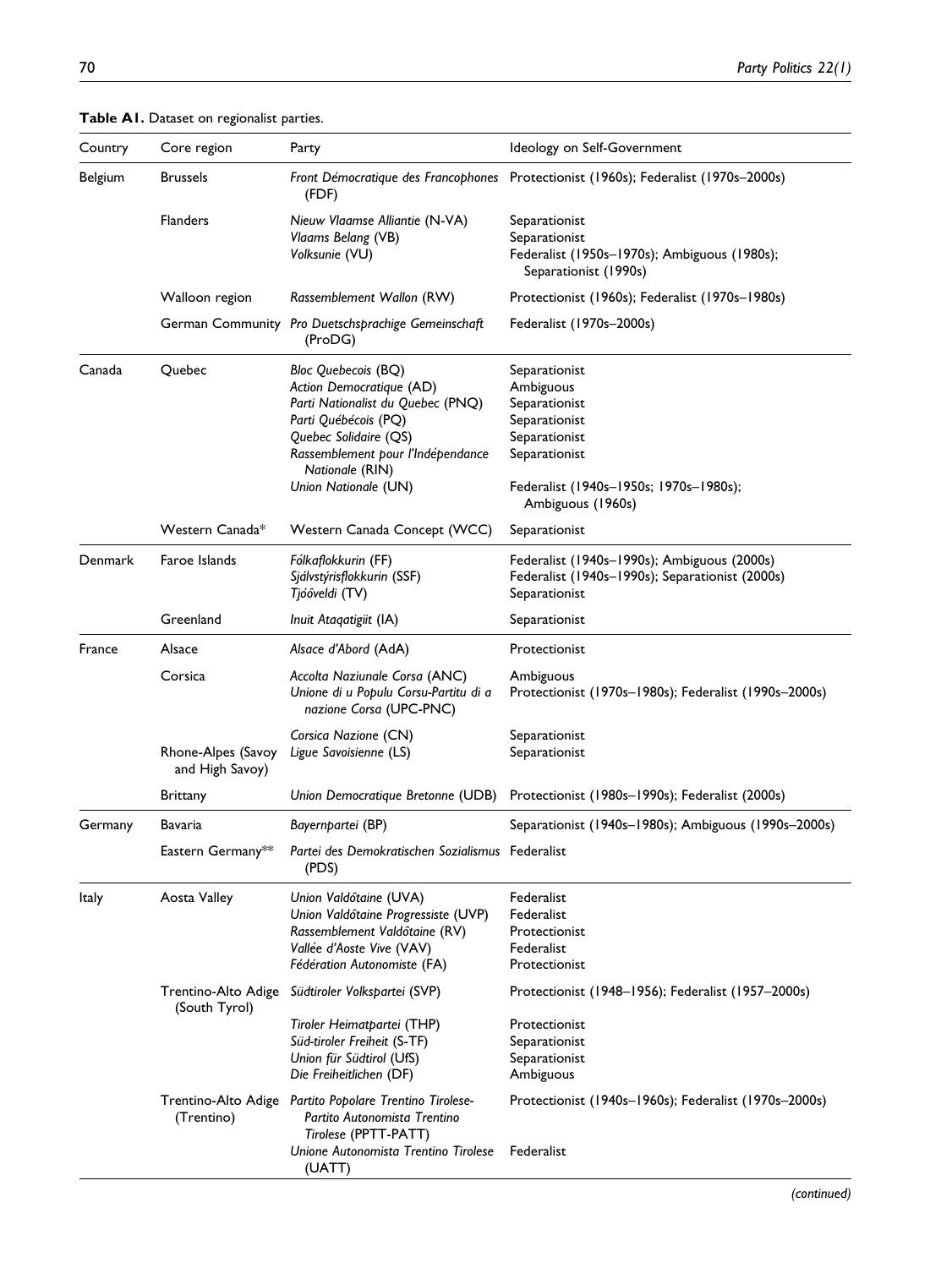Table A1. (continued)

| Country               | Core region                                                                          | Party                                                                                                                                                                                                                   | Ideology on Self-Government                                                                                                                                                      |  |  |  |
|-----------------------|--------------------------------------------------------------------------------------|-------------------------------------------------------------------------------------------------------------------------------------------------------------------------------------------------------------------------|----------------------------------------------------------------------------------------------------------------------------------------------------------------------------------|--|--|--|
|                       | Sardinia                                                                             | Partito Sardo D'Azione (PSd'Az)                                                                                                                                                                                         | Protectionist (1940s-1960s); Federalist (1970s and 1994-<br>1997); Ambiguous (1979–1993 and since 1998)                                                                          |  |  |  |
|                       |                                                                                      | Sardigna Natzione (SN)<br>Partito del Popolo Sardo - Fortza Paris<br>(PPS-FP)                                                                                                                                           | Separationist<br>Ambiguous                                                                                                                                                       |  |  |  |
|                       |                                                                                      | Independentia Repubrica de Sardigna<br>(IRS)                                                                                                                                                                            | Separationist                                                                                                                                                                    |  |  |  |
|                       |                                                                                      | Lega Sarda (LSar)                                                                                                                                                                                                       | Separationist                                                                                                                                                                    |  |  |  |
|                       | Sicily                                                                               | Movimento per le Autonomie (MpA)                                                                                                                                                                                        | Protectionist                                                                                                                                                                    |  |  |  |
|                       | Northern Italy -<br>Padania <sup>***</sup>                                           | Lega Nord (LN)                                                                                                                                                                                                          | Protectionist (1980s); Federalist (1992–1995; and<br>2000s); Separationist (1996-1999)                                                                                           |  |  |  |
| Netherlands Friesland |                                                                                      | Fryske Nasjonale Partij (FNP)                                                                                                                                                                                           | Protectionist                                                                                                                                                                    |  |  |  |
| Spain                 | Basque country                                                                       | Partido Nacionalista Vasco (PNV)<br>Eusko Alkartasuna (EA)<br>Euskadiko Ezkerra (EE)<br>Herri Batasuna-Heusakal Herritarrok-<br>Batasuna (HB-HH-Ba)<br>Aralar (AR)<br>Partido Comunista de las Tierras Vascas<br>(EHAK) | Ambiguous (1970s and 2000s); Federalist (1980s-1990s)<br>Separationist (1980s-1990s); Ambiguous (since 2001)<br>Separationist<br>Separationist<br>Separationist<br>Separationist |  |  |  |
|                       | Catalonia<br>Convergéncia i Unió (CiU)<br>Esquerra Republicana de Catalunya<br>(ERC) |                                                                                                                                                                                                                         | Federalist (1970s-1998; and 2002-2007);<br>Ambiguous (1998–2002; and after 2007)<br>Ambiguous (1970s-1988; and since 1997);<br>Separationist (1989–1996)                         |  |  |  |
|                       | Galicia                                                                              | Bloque Nacionalista Gallego (BNG)                                                                                                                                                                                       | Separationist (1970s–1986); Ambiguous (since 1987)                                                                                                                               |  |  |  |
|                       | Andalusia                                                                            | Partido Andalucista (PA)                                                                                                                                                                                                | Protectionist (1970s-1980s); Federalist (1990s-2000s)                                                                                                                            |  |  |  |
|                       | Aragon                                                                               | Partido Aragonés (PAR)<br>Chunta Aragonesista (CHA)                                                                                                                                                                     | Protectionist<br>Protectionist (1980s–1994); Federalist (1995–2000s)                                                                                                             |  |  |  |
|                       | Cantabria                                                                            | Partido Regionalista de Cantabria<br>(PRC)                                                                                                                                                                              | Protectionist                                                                                                                                                                    |  |  |  |
|                       | Valencia                                                                             | Unió Valencia (UV)                                                                                                                                                                                                      | Protectionist                                                                                                                                                                    |  |  |  |
|                       | Asturias                                                                             | Partiu Asturianista (PAS)<br>Unión Renovadora Asturiana (URAS)                                                                                                                                                          | Protectionist<br>Protectionist                                                                                                                                                   |  |  |  |
|                       | Rioja                                                                                | Partido Riojano (PR)                                                                                                                                                                                                    | Protectionist                                                                                                                                                                    |  |  |  |
|                       | Extremadura                                                                          | Partido Regionalista Extremeño<br>(PREX)                                                                                                                                                                                | Protectionist                                                                                                                                                                    |  |  |  |
|                       |                                                                                      | Coalicion Extremena (CEX)<br>Extremadura Unida (EU)                                                                                                                                                                     | Protectionist<br>Protectionist                                                                                                                                                   |  |  |  |
|                       | <b>Balearic Islands</b>                                                              | Unió Mallorquina (UM)<br>Partit Socialista de Mallorca-EN (PSM-<br>EN)                                                                                                                                                  | Protectionist (1980s-1992); Federalist (since 1993)<br>Federalist                                                                                                                |  |  |  |
|                       |                                                                                      | Partit Socialista de Menorca (PS-Me)                                                                                                                                                                                    | Protectionist                                                                                                                                                                    |  |  |  |
|                       | Canary Islands                                                                       | Coalición Canaria (CC)<br>Coalición Agrupaciones Independientes<br>de Canarias (AIC)                                                                                                                                    | Protectionist (1990s-2004); Federalist (since 2005)<br>Protectionist                                                                                                             |  |  |  |
|                       |                                                                                      | Centro Canario (CCN)                                                                                                                                                                                                    | Protectionist                                                                                                                                                                    |  |  |  |

(continued)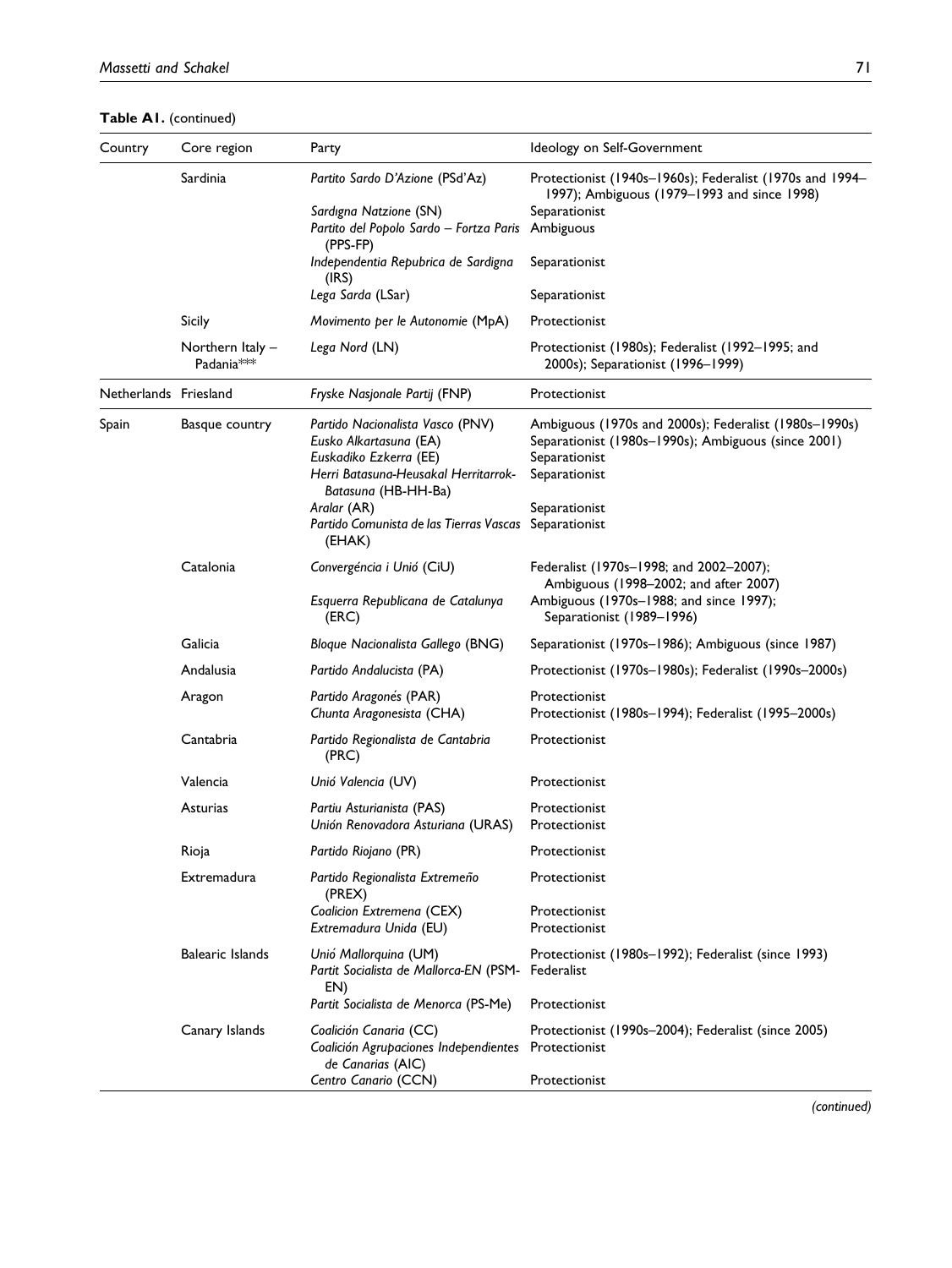Table A1. (continued)

| Country     | Core region | Party                                                                                   | Ideology on Self-Government                                                                   |
|-------------|-------------|-----------------------------------------------------------------------------------------|-----------------------------------------------------------------------------------------------|
| Sweden      | Scania      | Skånepartiet (SP)                                                                       | Protectionist                                                                                 |
| Switzerland | Ticino      | Lega dei Ticinesi (LT)                                                                  | Federalist                                                                                    |
| UK          | Scotland    | Scottish National Party (SNP)<br>Scottish Greens (SG)<br>Scottish Socialist Party (SSP) | Separationist<br>Separationist<br>Separationist                                               |
|             | Wales       | Plaid Cymru-The Party of Wales (PC)                                                     | Ambiguous (1940s-1991s and since 1997);<br>Federalist (1992-1996); Separationist (since 2003) |

Notes:

\* Western Canada includes the provinces: Alberta, British Columbia, Manitoba, and Saskatchewan.

\*\* The current Länder of the former DDR are: Mecklenburg-Vorpommern, Brandenburg, Berlin (which includes former Western Berlin), Saxony-Anhalt, Saxony, and Thuringia. The PDS is considered as a regionalist party only up to 2007 (when Die Linke was created).

\*\*\* According to the latest version of the Lega Nord's statute, Padania is formed by the following (institutional) regions: Lombardy, Veneto, Piedmont, Friuli-Venezia Giulia, Trentino Alto-Adige, Aosta Valley, Liguria, Emilia-Romagna, Toscana, Marche, and Umbria. However, in the first formulation of Padania by party ideologist Gianfranco Miglio (1990) it included neither the Northern special status regions (Trentino-Alto Adige, Aosta Valley and Friuli-Venezia Giulio) nor the Central regions (Tuscany, Marche and Umbria). We prefer to adopt the first territorial definition of Padania as the LN's 'core region' as we believe that it is here that the votes given to the LN are more strictly related to Northern Italian (or Padanian) identity and to claims for self-government. We, therefore, consider the party's electoral scores only in Lombardy, Veneto, Piedmont, Liguria and Emilia-Romagna.

regional branches of statewide parties which are rather autonomous from the central party and put forward regionalist claims, such as the Socialist Party of Catalonia (PSC). In this case the distinction between regionalist and statewide parties would disappear.

Other controversial cases concern the regionalist parties competing in the ethnically divided regions of Northern Ireland and Navarre. For these parties it is not clear whether their demands are directed to the central state (i.e. an autonomy claim) or serve to compete with alternative border-drawing claims. These parties are for Northern Ireland (UK) the Democratic Unionist Party (DPU), the Ulster Unionist Party (UUP), Sinn Fein (SF), and the Social Democratic and Labour Party (SDLP). For Navarre (Spain), it applies to Union del Pueblo Navarro (UPN), Convergencia Democratica de Navarra (CDN), and the Basque parties of the coalition Nafarroa Bai. We prefer to exclude controversial cases.

## Electoral participation beyond the core region

Some regionalist parties listed in Table A1 compete in more than one institutional region but we do not consider regionalist party competition beyond the core region. As explained above, some of these regionalist parties look for territorial boundary change rather than for more autonomy for the region they compete in. The parties and regions concerned are: for Belgium, the Flemish parties in Brussels (Nieuw Vlaamse Alliantie, Vlaams Belang, and Volksunie), the Front Démocratique des Francophones beyond Brussels, and the Rassemblement Wallon beyond the Walloon region; for Italy the Partito Sardo d'Azione and Movimento per le Autonomie beyond Sardinia and Sicily, respectively; for Spain the Basque regionalist parties (Aralar, Eusko Alkartasuna, Euskadiko Ezkerra, Herri Batasuna-Heusakal Herritarrok-Batasuna and the Partido Nacionalista Vasco) participating in Navarra elections and Esquerra Republicana de Catalunya beyond Catalonia.

We also do not consider pan-regionalist parties beyond the core region which consists of multiple institutional regions. This concerns the Lega Nord beyond Padania and the Partei des Demokratischen Sozialismus beyond Eastern Germany (see notes below Table A1). The decision to participate in elections beyond the core region may be induced by electoral rules – e.g. only statewide electoral lists are allowed – or by the electoral strategy of the regionalist party – e.g. the regionalist party needs a couple of hundred more votes to obtain a national seat. We think that the self-government ideology of regionalist parties is by and large, if not completely, affected by party competition in the core region.

#### Validation of ideology scores

The literature on regionalist parties is characterized by extensive terminological profusion and lack of consensus (see above) and few scholars have attempted to develop a classification of regionalist parties which goes beyond an 'inclusion or exclusion' dichotomy (i.e. a party is regionalist or is not). More generally, the most comprehensive collective works on party positioning have not devoted much attention to the centre-periphery dimension – e.g. the Comparative Manifestos Project.

Amongst studies based on expert surveys, we identify two available datasets: the 2006 Chapel Hill surveys (Hooghe et al, 2010) and the EPAC dataset by Szöcsik and Zuber (2012). Differently from our dataset, both of them cover a much shorter period: only the 2000s. In the EPAC dataset we find two measurements concerning party positioning. One ofthem ('Territorial model') appears to be very similarto ours both conceptually and operationally. Conceptually, it aims to capture the position of parties regarding a range of possible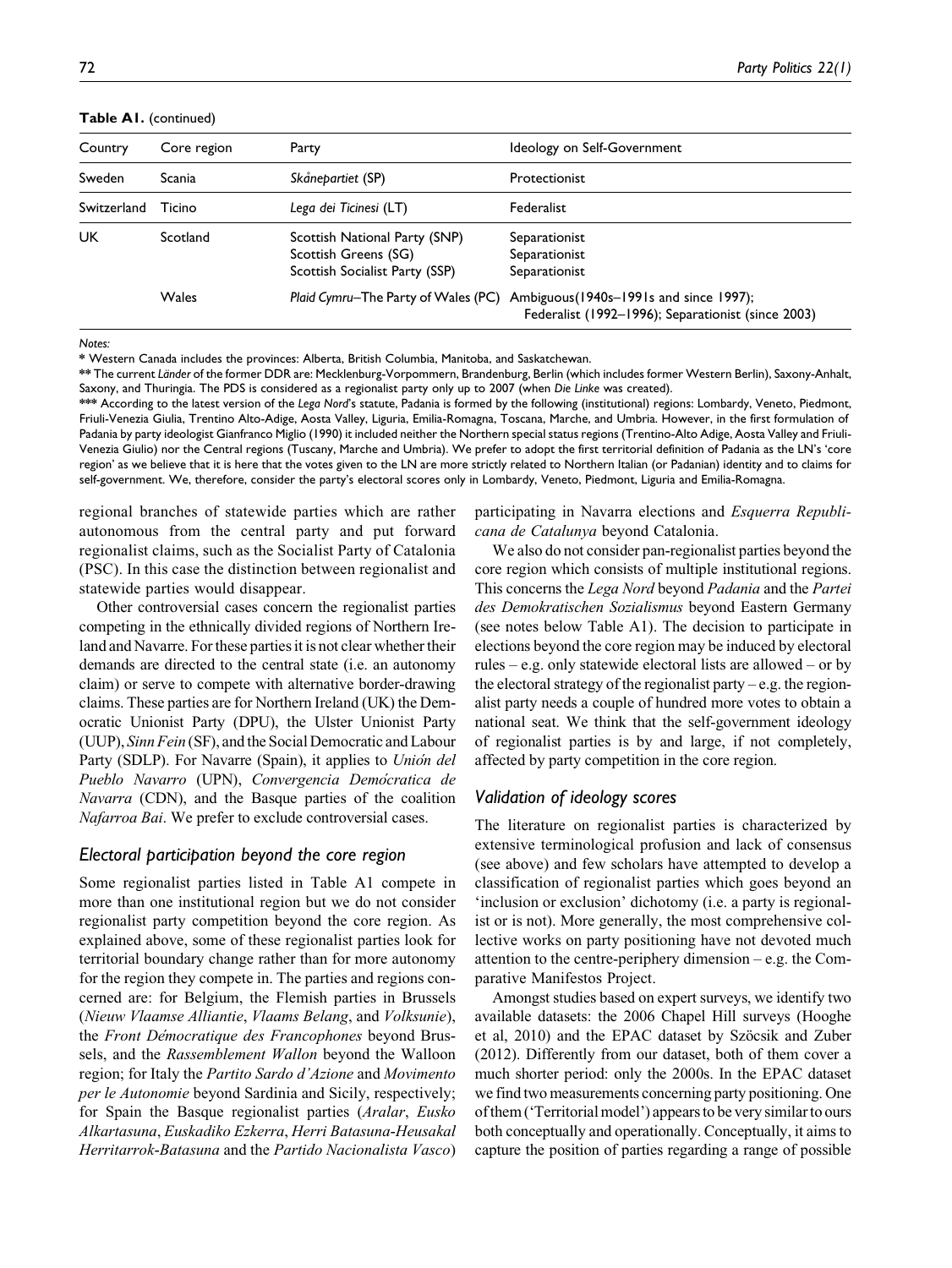institutional relationships between the central state and a given region. This is very similar to what we are after, with the only difference that, limiting our analysis to regionalist parties, we are just concerned with the periphery side of the centre-periphery spectrum, whereas the EPAC includes all types of parties (and, therefore, centralist positions too). Operationally, the coding scheme consists of an ordinal set of classes identified by qualitative characteristics. Below, we report the question asked to experts and the proposed answers.

Territorial model. In multinational states, parties may have different positions on which territorial model best suits a multinational society. Please indicate with an ''x'' whether any of the parties explicitly support any of the following territorial models (A–G):

- 1. unitary state
- 2. decentralization
- 3. decentralization on ethnic basis
- 4. symmetrical federalism, where all regions have equal rights
- 5. asymmetrical federalism, where a national minority region has more rights than other regions
- 6. independence for a national minority region
- 7. annexation of the national minority region by another state

In contrast, the second measurement in the EPAC dataset ('Territorial Autonomy'), as well as the variable 'DECENTRAL' in the 2006 Chapel Hill survey (then relabeled 'REGIONS' in the 2010 survey), differ both conceptually and operationally. Conceptually, they are concerned with party positioning on the idea of autonomy or political decentralization (i.e. how much parties are in favor or against it), without any specification on the amount of autonomy/decentralization. Operationally, the respective questions ask the experts to place parties along a continuum in which no qualitative threshold is indicated, aside the two extremes: 'strongly in favor of/against territorial autonomy' (EPAC); 'strongly favors/opposes political decentralization' (Chapel Hill). We find these two measurements to be particularly suitable for detecting statewide parties' general orientations towards ethno-regionalist demands for self-government, rather than for detecting their preferences in terms of amount of self-government being devolved, let alone for detecting the radicalism of ethno-regionalist claims (which is what we are after). Therefore, we deem them unsuitable for a validation test of our measurement.

Another study which could be, in principle, used to validate our measurement is the classification made by De Winter (1998: 205-2007). However, since we drew so much on this work and on the whole volume (De Winter and Türsan,  $1998$ ) – definitions, conceptualizations, operationalization, and even coding decisions – we think that a very high correlation between the two measurements would not prove much, beyond the mere fact that our classification can be considered a minor reformulation (in terms of categories) and an empirical extension of De Winter's.

For all these reasons, we run a validation test using the 'Territorial Model' measurement of the EPAC dataset (Szöcsik and Zuber, 2012). We calculate a Pearson correlation between our measurement (centre-periphery radicalism; we take the scores for the 2000s) and the expert answers on the 'Territorial Model' question. The resulting correlation score is very high (Pearson R 0.81, N parties 28,  $p < 0.01$ ), providing strong support for the validity of our classification.

## Appendix B

Table B1. Descriptive statistics of the dependent and independent variables.

|                               | National elections |          |         |       | Regional elections |          |            |       |
|-------------------------------|--------------------|----------|---------|-------|--------------------|----------|------------|-------|
|                               | Mean               | St. dev. | Min     | Max   | Mean               | St. dev. | <b>Min</b> | Max   |
| Dummy ideology                | 0.38               | 0.49     | 0.00    | 1.00  | 0.37               | 0.47     | 0.00       | 1.00  |
| Ideology                      | 2.45               | 1.05     | 1.00    | 4.00  | 2.37               | 1.13     | 0.00       | 4.00  |
| Regional authority            | 13.24              | 6.23     | 0.00    | 21.00 | 15.58              | 4.08     | 5.00       | 21.00 |
| Regional reform               | 7.20               | 6.71     | $-1.00$ | 20.00 | l.26               | 2.26     | $-3.50$    | 11.00 |
| Reform laggard                | 0.29               | 0.45     | 0.00    | 1.00  | 0.35               | 0.48     | 0.00       | 00. ا |
| Regional language index       | 1.62               | 1.19     | 0.00    | 3.00  | 1.63               | 1.23     | 0.00       | 3.00  |
| Regional history index        | 0.68               | 0.83     | 0.00    | 2.00  | 0.73               | 0.84     | 0.00       | 2.00  |
| Island dummy                  | 0.22               | 0.42     | 0.00    | 1.00  | 0.26               | 0.44     | 0.00       | 1.00  |
| Electoral system              | 0.79               | 0.36     | 0.00    | 1.00  | 0.82               | 0.33     | 0.00       | 00. ا |
| Number of effective parties   | 4.07               | I.48     | 2.09    | 16.91 | 4.40               | 1.77     | 2.00       | 12.30 |
| Regional government           | 0.24               | 0.43     | 0.00    | 1.00  | 0.24               | 0.43     | 0.00       | 1.00  |
| Statewide party competition   | 2.04               | 1.29     | $-0.37$ | 7.36  | 1.92               | 1.42     | $-3.79$    | 6.03  |
| Regionalist party competition | 9.01               | 14.30    | 0.00    | 59.28 | 15.43              | 18.09    | 0.00       | 62.08 |
| Party size                    | 13.38              | 11.84    | 0.06    | 56.43 | 13.71              | 11.82    | 0.01       | 51.80 |

Note: Number of observations (listwise deletion) is 447 for national elections and 472 for national elections.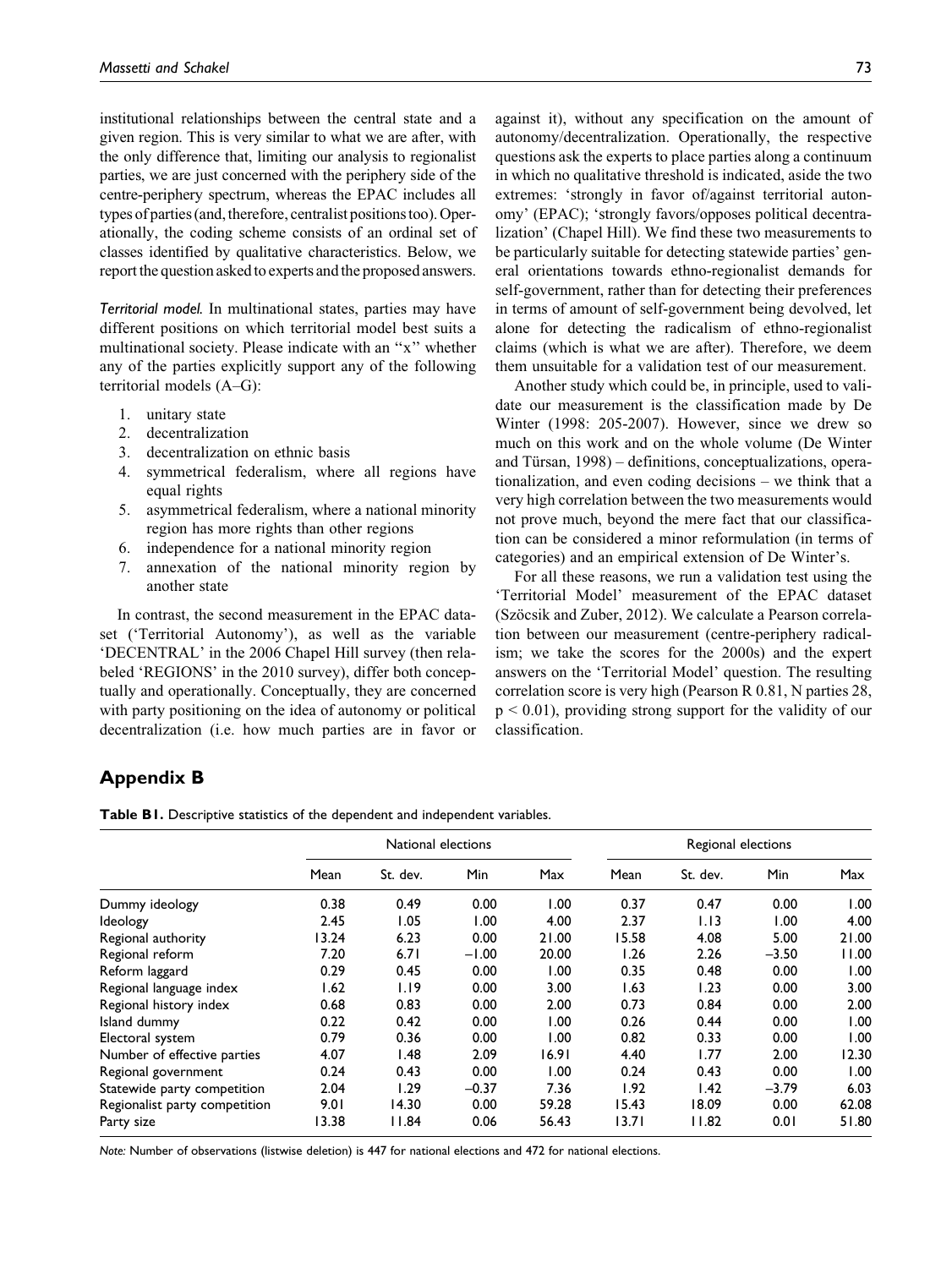## Appendix C

#### Robustness analysis

From Table A1 (Appendix A) one can observe that most regionalist parties participate in Italian and Spanish elections. In order to test for the robustness of the results we re-ran the logit and multinomial models but excluding Italy (Tables C1 and C2) and Spain (Tables C3 and C4). To ease interpretation of the results we have indicated loss of statistical significance in italics, a change in the results which confirms our hypotheses in bold and a change in the results which are counter to our expectations in italics plus bold.

When Italy or Spain is excluded from the analysis we lose about 100 to 140 cases which are about a quarter of the total number of observations. The robust analyses do not include more than 350 observations which is a low number for multinomial logit models which contains four categories in the dependent variable and whereby parties do not move much across categories. Not surprisingly, most of the differences in the results reported in Tables C1, C2, C3 and C4 concern loss of statistical significance. Out of total of 79 differences in results 56 concern loss of statistical significance (yellow), 11 concern results which run counter to our expectations (red) and 12 results are now in line with our expectations (green).

Focusing on the main variables of interest, the regional authority, regional reform and reform laggard variables, we can observe that only two findings run counter to our expectations. Regional reform leads regionalist parties to moderate their autonomy claims in national elections when the analysis excludes Italy (Table C2). However, given that the probability approaches complete certainty (i.e. a probability of 1.00) we suspect this result to arise from estimations problems due to a low total number of observations. In addition, the logit model results for national elections remain robust when Italy is excluded (Table C1).

When Spain is excluded from the logit model regional reform changes sign for national elections which indicates that regionalist parties moderate their claims when more authority is decentralized to the region (Table C3). However, the multinomial logit model results for regional reform reported in Table C4 for national elections are clearly robust. None of the results reported in the tables below concerning regional elections run counter to our expectations. Nevertheless, when Italy or Spain is excluded from the analysis it may lead to a loss of statistical significance for some of the variables.

The other independent variables are also affected when Italy or Spain are excluded. It would take too much space to discuss all different results in depth. We just note that 42 differences concern loss of significance whereas confirming and disconfirming results balance each other (nine instances for both). When we focus on the confirming and disconfirming results in the models which exclude Italy (Tables C1 and C2) we may observe that the results for the

Table C1. Determinants of the ideology of regionalist parties: probabilities for being radical.

| Exclusion of Italy |  |  |
|--------------------|--|--|
|                    |  |  |

|                               |      | National elections |          | Regional elections |        |         |
|-------------------------------|------|--------------------|----------|--------------------|--------|---------|
|                               | low  | high               | change   | low                | high   | change  |
| Regional authority            | 0.35 | 0.26               | $-0.09$  | 0.06               | 0.36   | $0.30*$ |
| Regional reform               | 0.10 | 0.64               | $0.54*$  | 0.21               | 0.21   | 0.00    |
| Reform laggard                | 0.30 | 0.32               | 0.02     | 0.21               | 0.43   | $0.22*$ |
| Regional language index       | 0.05 | 0.55               | $0.50*$  | 0.06               | 0.32   | $0.27*$ |
| Regional history index        | 0.30 | 0.22               | $-0.08$  | 0.21               | 0.58   | $0.20*$ |
| Island dummy                  | 0.30 | 0.12               | $-0.18*$ | 0.21               | 0.12   | $-0.08$ |
| Electoral system              | 0.30 | 0.98               | $0.68*$  | 0.21               | 0.45   | 0.24    |
| Number of effective parties   | 0.35 | 0.23               | $-0.12$  | 0.23               | 0.17   | $-0.06$ |
| Regional government           | 0.30 | 0.12               | $-0.18$  | 0.21               | 0.13   | $-0.08$ |
| Statewide party competition   | 0.40 | 0.21               | $-0.19*$ | 0.16               | 0.27   | 0.11    |
| Regionalist party competition | 0.11 | 0.63               | $0.52*$  | 0.17               | 0.25   | 0.08    |
| Party size                    | 0.18 | 0.47               | $0.29*$  | 0.27               | 0.16   | $-0.10$ |
| Number of observations        |      | 349                |          |                    | 320    |         |
| Number of parties             |      | 52                 |          |                    | 57     |         |
| Wald chi <sup>2</sup>         |      | $51*$              |          |                    | $27*$  |         |
| Log pseudolikelihood          |      | $-136$             |          |                    | $-157$ |         |
| McFadden R <sup>2</sup>       |      | 0.38               |          |                    | 0.25   |         |
| Count $R^2$                   |      | 0.80               |          |                    | 0.78   |         |

Notes:  $*_{p}$  < 0.05.

The table displays the results of a logit model whereby the dependent variable reflects whether the regionalist party is moderate  $(=0)$  or radical  $(=1)$ . Shown are the probabilities for being a radical party when the independent variables go from low to high. The categorical variables go from their minimum to their maximum and the continuous variables go from one standard deviation below the mean to one standard deviation above the mean while all other variables are held at their median (categorical variables) or their mean (continuous variables).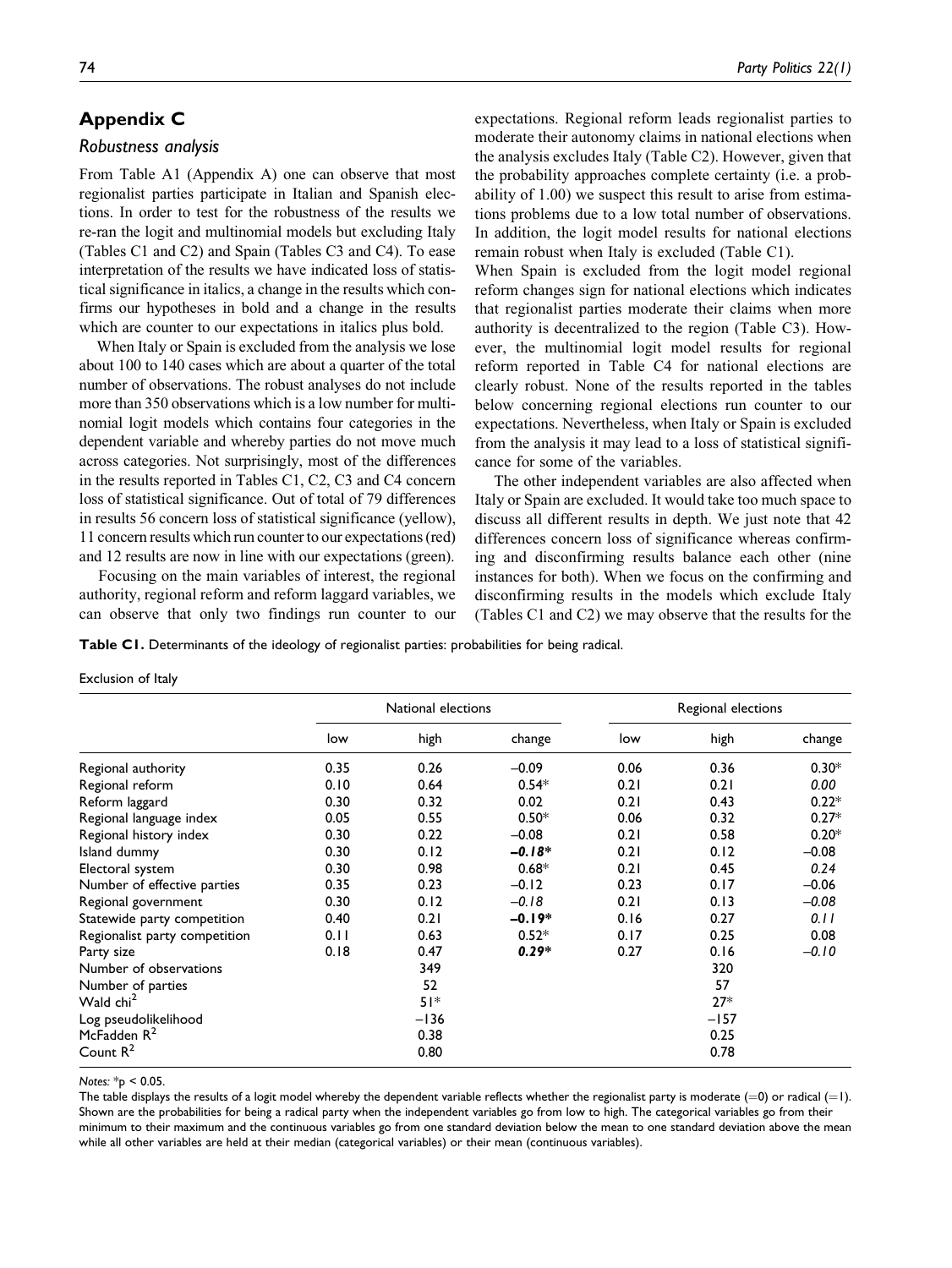Table C2. Determinants of the ideology of regionalist parties.

#### Exclusion of Italy

|                               | National elections |          |          |          | Regional elections |         |          |         |  |
|-------------------------------|--------------------|----------|----------|----------|--------------------|---------|----------|---------|--|
|                               | moderates          |          | radicals |          | moderates          |         | radicals |         |  |
|                               | P                  | F        | A        | S        | P                  | F       | A        | S       |  |
| Regional authority            | $-0.97*$           | $0.75*$  | 0.12     | $0.10*$  | $-0.48*$           | $-0.02$ | 0.36     | 0.14    |  |
| Regional reform               | $0.99*$            | $-0.90*$ | $-0.08$  | $-0.02$  | $-0.11*$           | 0.22    | $-0.08$  | $-0.03$ |  |
| Reform laggard                | 0.00               | 0.02     | $-0.09$  | 0.08     | $-0.07*$           | $-0.12$ | $-0.04$  | 0.23    |  |
| Regional language index       | 0.00               | $-0.43*$ | 0.20     | $0.24*$  | $-0.15$            | $-0.40$ | 0.53     | 0.02    |  |
| Regional history index        | 0.00               | 0.13     | $-0.19*$ | 0.06     | $-0.18$            | $-0.28$ | $-0.00$  | 0.11    |  |
| Island dummy                  | 0.00               | $0.23*$  | $-0.19*$ | $-0.04$  | $-0.03$            | 0.26    | $-0.22$  | $-0.01$ |  |
| Electoral system              | 0.00               | $-0.67*$ | 0.01     | $0.66*$  | $-0.07*$           | 0.03    | $-0.19$  | 0.24    |  |
| Number of effective parties   | 0.00               | 0.25     | $-0.29*$ | 0.04     | 0.07               | 0.31    | $-0.48$  | 0.11    |  |
| Regional government           | 0.00               | $-0.02$  | 0.10     | $-0.07*$ | 0.06               | $-0.02$ | 0.08     | $-0.10$ |  |
| Statewide party competition   | 0.00               | 0.16     | $-0.08$  | $-0.08*$ | 0.03               | $-0.18$ | 0.10     | 0.04    |  |
| Regionalist party competition | 0.00               | $-0.58*$ | $0.50*$  | $0.09*$  | $-0.31*$           | $-0.05$ | 0.32     | 0.04    |  |
| Party size                    | 0.00               | $-0.25*$ | 0.16     | $0.08*$  | $-0.12$            | 0.19    | $-0.02$  | $-0.06$ |  |
| Number of observations        | 349                |          |          |          | 320                |         |          |         |  |
| Number of parties             | 52                 |          |          |          | 57                 |         |          |         |  |
| Wald chi <sup>2</sup>         | 8995*              |          |          |          | $933*$             |         |          |         |  |
| Log pseudolikelihood          | $-258$             |          |          |          | $-263$             |         |          |         |  |
| McFadden $R^2$                | 0.33               |          |          |          | 0.29               |         |          |         |  |
| Count $R^2$                   | 0.70               |          |          |          | 0.67               |         |          |         |  |

Notes:  $*_P$  < 0.05; P = protectionist; F = federalist; A = ambiguous; S = separatist (see Table 1 for a description of the types of parties). The table displays the results of a multinominal logit model whereby the dependent variable reflects whether the regionalist party is protectionist, federalist, ambiguous secessionist, or openly separatist. Shown are the changes in probabilities for being a type of party when the independent variables go from low to high. The categorical variables go from their minimum to their maximum and the change for continuous variables reflects going from one standard deviation below the mean to one standard deviation above the mean while all other variables are held at their median (categorical variables) or their mean (continuous variables).

Table C3. Determinants of the ideology of regionalist parties: probabilities for being radical.

#### Exclusion of Spain

|                               |      | National elections |          |      | Regional elections |          |
|-------------------------------|------|--------------------|----------|------|--------------------|----------|
|                               | low  | high               | change   | low  | high               | change   |
| Regional authority            | 0.09 | 0.07               | $-0.02$  | 0.01 | 0.14               | $0.13*$  |
| Regional reform               | 0.03 | 0.57               | $-0.54*$ | 0.06 | 0.05               | $-0.01$  |
| Reform laggard                | 0.08 | 0.11               | 0.03     | 0.05 | 0.10               | 0.04     |
| Regional language index       | 0.01 | 0.19               | $0.18*$  | 0.04 | 0.07               | 0.04     |
| Regional history index        | 0.08 | 0.38               | $0.30*$  | 0.05 | 0.30               | $0.25*$  |
| Island dummy                  | 0.08 | 0.19               | 0.11     | 0.05 | 0.18               | 0.12     |
| Electoral system              | 0.08 | 0.86               | $0.78*$  | 0.05 | 0.58               | $0.53*$  |
| Number of effective parties   | 0.16 | 0.05               | $-0.10*$ | 0.04 | 0.07               | 0.03     |
| Regional government           | 0.08 | 0.03               | $-0.05$  | 0.05 | 0.03               | $-0.02$  |
| Statewide party competition   | 0.07 | 0.09               | 0.01     | 0.04 | 0.08               | $0.04*$  |
| Regionalist party competition | 0.04 | 0.24               | $0.20*$  | 0.05 | 0.05               | 0.00     |
| Party size                    | 0.06 | 0.11               | 0.05     | 0.08 | 0.03               | $-0.05*$ |
| Number of observations        |      | 321                |          |      | 317                |          |
| Number of parties             |      | 43                 |          |      | 53                 |          |
| Wald chi <sup>2</sup>         |      | $66*$              |          |      | $54*$              |          |
| Log pseudolikelihood          |      | $-124$             |          |      | $-137$             |          |
| McFadden $R^2$                |      | 0.59               |          |      | 0.28               |          |
| Count $R^2$                   |      | 0.81               |          |      | 0.79               |          |

Notes: \*p < 0.05.

The table displays the results of a logit model whereby the dependent variable reflects whether the regionalist party is moderate  $(=0)$  or radical  $(=1)$ . Shown are the probabilities for being a radical party when the independent variables go from low to high. The categorical variables go from their minimum to their maximum and the continuous variables go from one standard deviation below the mean to one standard deviation above the mean while all other variables are held at their median (categorical variables) or their mean (continuous variables).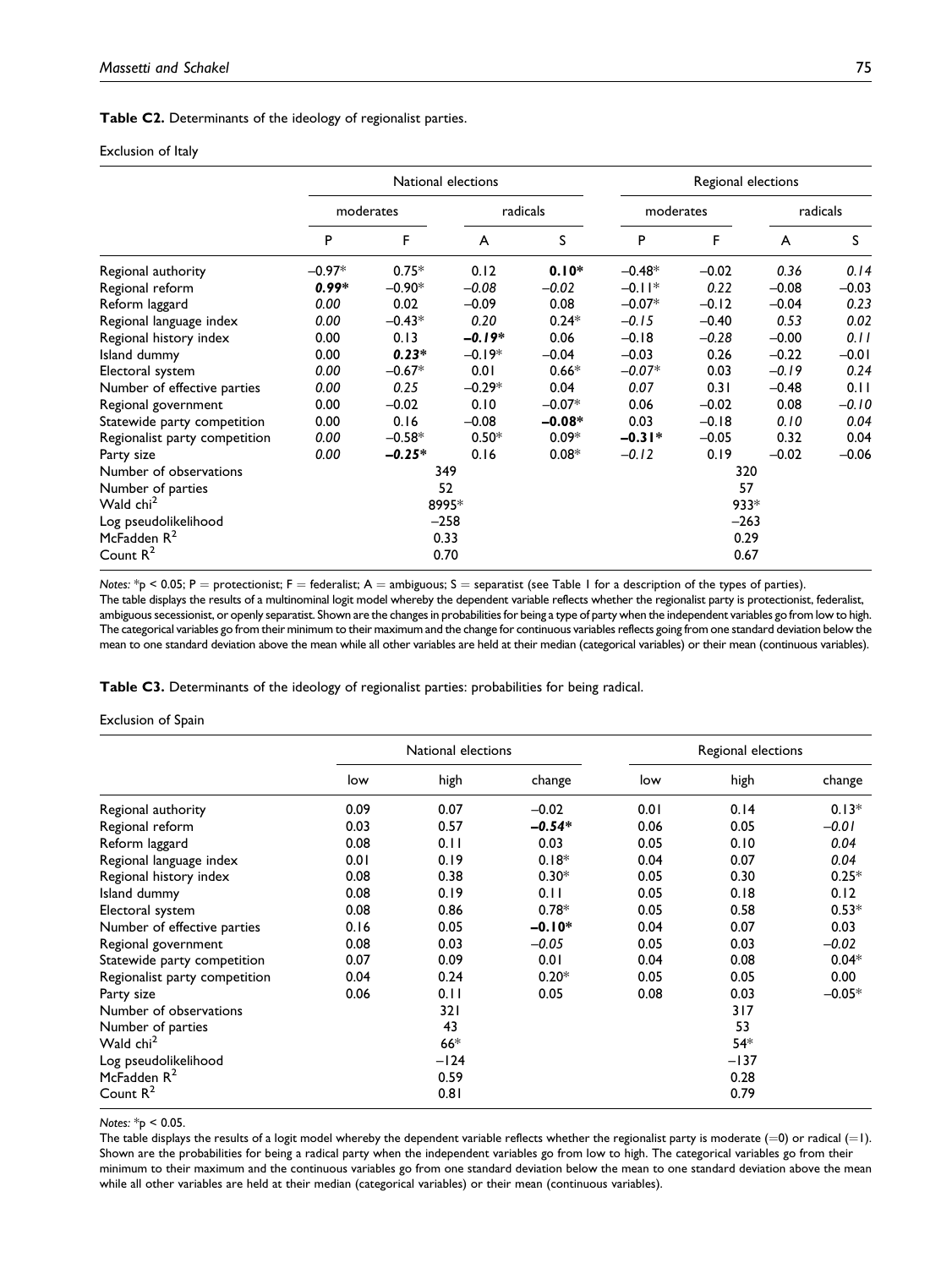Table C4. Determinants of the ideology of regionalist parties.

#### Exclusion of Spain

|                               | National elections |          |                |          | Regional elections |          |          |         |  |
|-------------------------------|--------------------|----------|----------------|----------|--------------------|----------|----------|---------|--|
|                               | moderates          |          | radicals       |          | moderates          |          | radicals |         |  |
|                               | P                  | F        | $\overline{A}$ | S        | P                  | F        | A        | S       |  |
| Regional authority            | $-0.08*$           | $0.12*$  | $-0.04*$       | 0.00     | $-0.37*$           | 0.21     | 0.00     | $0.16*$ |  |
| Regional reform               | 0.04               | $-0.53*$ | $0.08*$        | $0.40*$  | $-0.11*$           | 0.22     | $-0.08$  | $-0.03$ |  |
| Reform laggard                | $-0.01$            | $-0.02$  | $-0.01$        | $0.04*$  | $-0.12*$           | 0.07     | 0.00     | 0.04    |  |
| Regional language index       | $-0.01$            | $-0.10*$ | 0.03           | $0.08*$  | $0.15*$            | $-0.25*$ | 0.00     | $0.10*$ |  |
| Regional history index        | $0.07*$            | $-0.59*$ | 0.03           | $0.49*$  | 0.18               | $-0.33*$ | 0.00     | 0.16    |  |
| Island dummy                  | $0.16*$            | $-0.29*$ | 0.08           | $0.05*$  | $-0.04$            | $-0.09$  | 0.00     | 0.13    |  |
| Electoral system              | $-0.01$            | $-0.79*$ | $0.16*$        | $0.65*$  | $-0.11$            | $-0.42*$ | 0.01     | $0.52*$ |  |
| Number of effective parties   | $-0.01$            | $0.10*$  | $-0.06*$       | $-0.03*$ | $-0.14$            | 0.10     | 0.00     | 0.04    |  |
| Regional government           | $-0.01$            | 0.01     | 0.02           | $-0.02$  | 0.00               | 0.04     | 0.00     | $-0.04$ |  |
| Statewide party competition   | 0.00               | 0.00     | 0.00           | 0.00     | $-0.07$            | 0.01     | 0.00     | $0.06*$ |  |
| Regionalist party competition | $-0.02$            | $-0.10$  | $0.07*$        | $0.05*$  | $-0.12$            | 0.13     | 0.00     | $-0.01$ |  |
| Party size                    | $-0.01$            | 0.01     | $-0.02$        | $0.03*$  | $-0.37*$           | $0.42*$  | 0.00     | $-0.05$ |  |
| Number of observations        | 321                |          |                |          | 317                |          |          |         |  |
| Number of parties             | 43                 |          |                |          | 53                 |          |          |         |  |
| Wald chi <sup>2</sup>         | $15013*$           |          |                |          | $1172*$            |          |          |         |  |
| Log pseudolikelihood          | $-228$             |          |                |          | $-242$             |          |          |         |  |
| McFadden $R^2$                | 0.27               |          |                |          | 0.25               |          |          |         |  |
| Count $R^2$                   | 0.73               |          |                |          | 0.62               |          |          |         |  |

Notes:  $*p < 0.05$ ; P = protectionist; F = federalist; A = ambiguous; S = separatist (see Table 1 for a description of the types of parties).

The table displays the results of a multinominal logit model whereby the dependent variable reflects whether the regionalist party is protectionist, federalist, ambiguous secessionist, or openly separatist. Shown are the changes in probabilities for being a type of party when the independent variables go from low to high. The categorical variables go from their minimum to their maximum and the change for continuous variables reflect going from one standard deviation below the mean to one standard deviation above the mean while all other variables are held at their median (categorical variables) or their mean (continuous variables).

statewide party and regionalist party competition variables confirm our expectations but that the results for the island dummy and party size run counter to what one would expect. The results for the electoral system and number of effective parties confirm our expectations when Spain is excluded (Tables C3 and C4) but the results for the variables that tap into regional distinctiveness (regional language, regional history and the island dummy) disconfirm our expectations (Table C4).

Overall we conclude that the analyses show that the results are robust in particular when it concerns the main variables of interest, namely the regional authority, regional reform and reform laggard variables.

#### Acknowledgements

We would like to thank the two anonymous referees for their suggestions which helped us to strengthen the article. Earlier versions were presented at the biennial conference of the UK Political Science Association Specialist Group on Territorial Politics held on 13-14 September 2012 at the Scotland House and Wales House, Brussels; and at the annual conference of the Dutch and Flemish Political Science Associations, the 'Politicologenetmaal', held on 30-31 May 2013 at Ghent University. We would like to thank the participants for their comments and feedback, in particular Sonia Alonso, Nathalie Behnke, Regis Dandoy, Anwen Elias, Eve Hepburn, Simon Otjes, Ivan Serrano and Simon Toubeau. Emanuele Massetti would like to thank the ESRC for their financial support through the Postdoctoral Fellowship (PTA-026-27- 2119). Arjan H. Schakel would like to thank the British Academy for funding provided through a Newton International Fellowship alumnus fund which allowed him to visit the University of Edinburgh in June 2013 where he could work on this article. The usual disclaimers apply.

## **Notes**

- 1. The plan was approved by the regional parliament in late 2004 but rejected by the Spanish Parliament the following year (Perez-Nievas, 2006: 47–48).
- 2. Agreement between Edinburgh and London has been reached on most organizational details of the referendum, including the wording of the question to be posed to voters (The Guardian, 8 February 2013).
- 3. The presence of a growing body of literature that explores regionalist parties' ideological positioning towards European integration must also be acknowledged (Lynch, 1996; Jolly, 2007; Elias, 2008; Hepburn, 2008).
- 4. As noted in several previous studies, especially since Newman (1997) and De Winter (1998), regionalist parties can (and usually do) develop ideological stances on virtually all dimensions/areas (e.g. economic policy, immigration,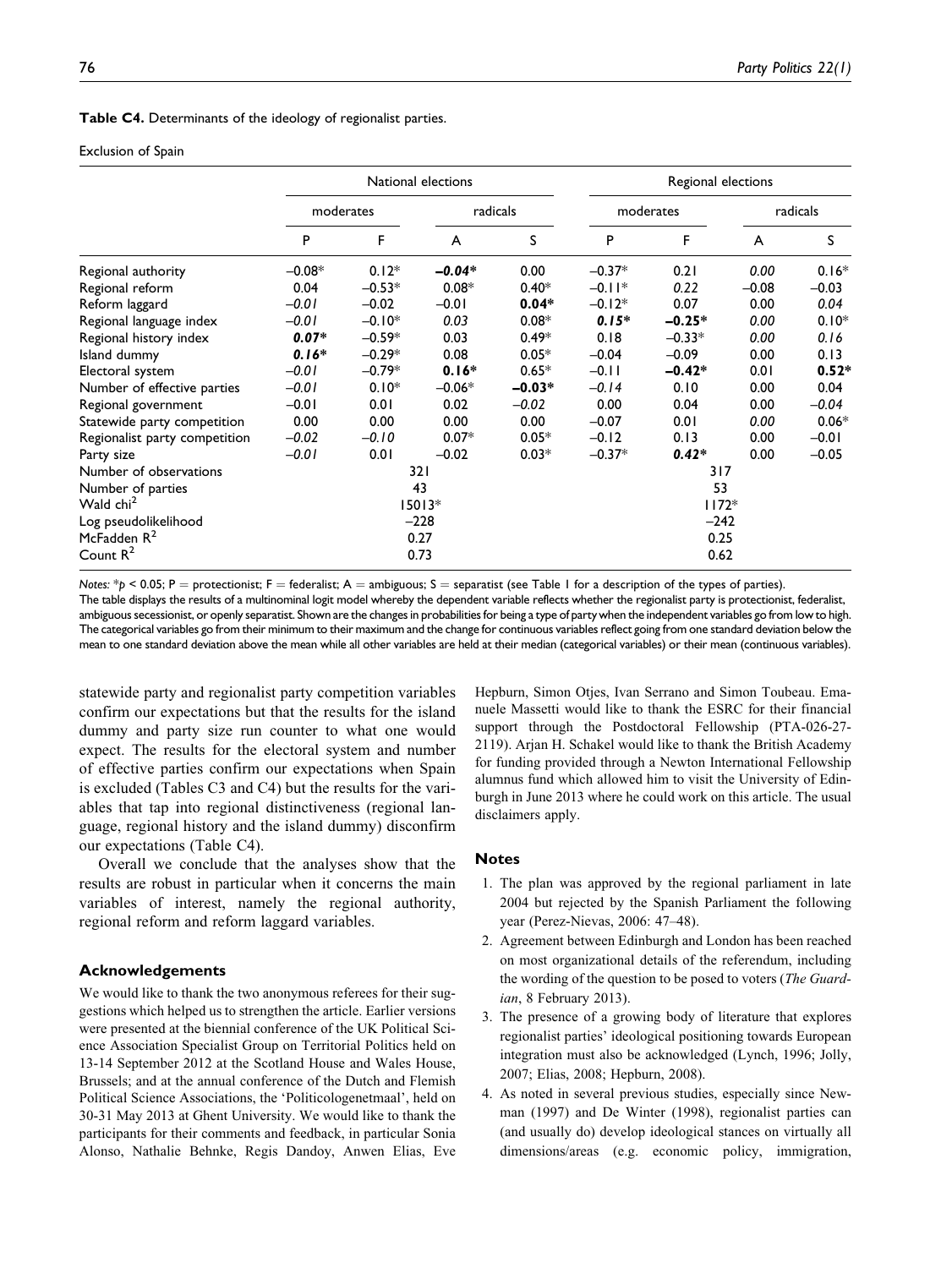environment, etc.). Here we do not analyze party ideology in its entirety, but only regarding their core ideological dimension: the relationship between the region and the state.

- 5. For instance the Parti Quebecois (PQ) has always participated only in regional (provincial) elections, while the Bloc Quebecois (BQ) has participated only in national (federal) elections.
- 6. Statewide parties also implement decentralization reforms for other partisan interests, such as office-seeking strategies involving some kind of cooperation with regionalist actors or for gaining control of resources in regions which they dominate electorally (Sorens, 2009; Alonso, 2012; Toubeau and Massetti, 2013; Field, 2013).
- 7. In case of electoral coalitions where the regionalist party is a junior party we used the seat allocation within the coalition to assign vote shares to the different coalition partners. When regionalist parties coalesce for elections and we could not use the seat allocation as a mechanism to allocate vote share (for example in the case when the electoral coalition obtains one seat) we allocated the total vote share to the senior party.
- 8. Australia, Austria, Belgium, Canada, Denmark, Finland, France, Germany, Greece, Italy, Japan, the Netherlands, Norway, Portugal, Spain, Sweden, Switzerland, the United Kingdom, and the United States.
- 9. Australia, Austria, Finland, Norway, Portugal, and the United States.
- 10. We tested the validity of our coding using an expert survey on party positioning on the vertical state structure conducted by Szocsik and Huber (2012). We found a strong correlation (Pearson R 0.81, N parties 28,  $p<0.01$ ), thus confirming the validity of the measurement of our dependent variable. For a more exhaustive discussion about data validation see Appendix A (section 'Validation of ideology scores').
- 11. Given the high concentration of regionalist parties within two states, Italy and Spain (see Table A1 in Appendix A), we ran robustness tests, checking how our results change once we exclude one (or the other) of these two countries. The tests show that our results are overall robust, particularly regarding to the main variables of interest – namely the regional authority, regional reform and reform laggard variables. The results and a more exhaustive discussion of the robustness analyses are presented in Appendix C.
- 12. Many different alternative labels have been used to refer to largely similar sets of parties. Just to mention some examples: 'ethno-regionalist' (e.g. Tronconi, 2006), 'regional' (e.g. Brancati, 2008), 'ethno-regional' (e.g. Levi and Hechter, 1985), 'ethnonationalist' (e.g Connor, 1977), 'peripheral nationalist' (e.g. Gourevitch, 1979), 'peripheral' (Rokkan and Urwin, 1983), 'regional nationalist'(e.g. Van Atta, 2003), 'minority nationalist' (e.g. Lynch, 1996), 'stateless nationalist' (e.g. Guibernau, 1999), 'non state wide' (e.g. Pallares et al, 1997), 'stateless nationalist and regionalist' (e.g. Hepburn, 2009), 'ethnoterritorial' (e.g. Rudolph and Thompson, 1985), 'autonomist' (e.g. Elias and Tronconi, 2011a, b), 'secessionist' (e.g. Sorens, 2005).
- 13. For instance, while all Belgian parties are 'regional', Deschouwer distinguishes 'regionalist' parties from all the others using the same definition and terminology as those used in this article (Deschouwer, 2009).
- 14. Some authors highlight the distinction between parties insisting on the recognition of the multinational character of the state as opposed to other regionalist parties that do not have nationality claims (Lancaster and Lewis-Beck, 1989; Hepburn, 2009). However, this classification overlaps with ours (secessionists vs. autonomists) only to some extent, as the claim for recognition of a separate national identity does not necessarily entail a claim for secession.

## References

- Alonso S (2012) Challenging the State: Devolution and the Battle for Partisan Credibility: A Comparison of Belgium, Italy, Spain and the United Kingdom. Oxford: Oxford University Press.
- Baldacchino G and Hepburn E (2012) A different appetite for sovereignty? Independence movements in subnational island jurisdictions. Commonwealth and Comparative Politics 50(4): 555–568.
- Brancati D (2006) Decentralization: Fuelling or dampening the flames of ethnic conflict and secessionism? International Organization 60(3): 651–685.
- Brancati D (2008) The origins and strengths of regional parties. British Journal of Political Science 38(1): 135–159.Connor W (1977) Ethnonationalism in the first world: The present in historical perspective. In: Esman M (ed) Ethnic Conflict in the Western World. Ithaca: Cornell University Press.
- Cox G (1999) Electoral rules and electoral coordination. Annual Review of Political Science Vol.2: 145–161.
- Dandoy R (2010) Ethno-regionalist parties in Europe: A typology, Perspectives on Federalism 2(2): 195–220.
- Deschouwer K (2009) The rise and fall of the Belgian regionalist parties. Regional and Federal Studies 19(4/5): 559–577.
- Deschouwer K (2013) 'Party strategy, voter demands and territorial reform in Belgium', West European Politics 36(2): 354–374.
- De Winter L (1998) A comparative analysis of electoral, office and policy success of ethnoregionalist parties. In: De Winter L and Türsan H (eds) Regionalist Parties in Western Europe. London: Routledge, pp.204–247.
- De Winter L (2006) In memoriam the volksunie 1954–2001: Death by overdose of success? In: De Winter L, Gomez-Reino M and Lynch P (eds) Autonomist Parties in Europe: Identity Politics and the Revival of the Territorial Cleavage, Vol. II, Barcelona: ICPS, pp. 11–46.
- De Winter L (2011) The volksunie. In: Elias A and Tronconi F (eds) From Protest to Power: Autonomist Parties and the Challenges of Representation.Wien: Wilhelm Braumuller, pp. 27–50.
- De Winter L and Türsan H (eds) (1998) Regionalist Parties in Western Europe. London: Routledge.
- Dion S (1996) Why is secession difficult in well-established democracies? Lessons from Quebec. British Journal of Political Science 26(2): 269–283.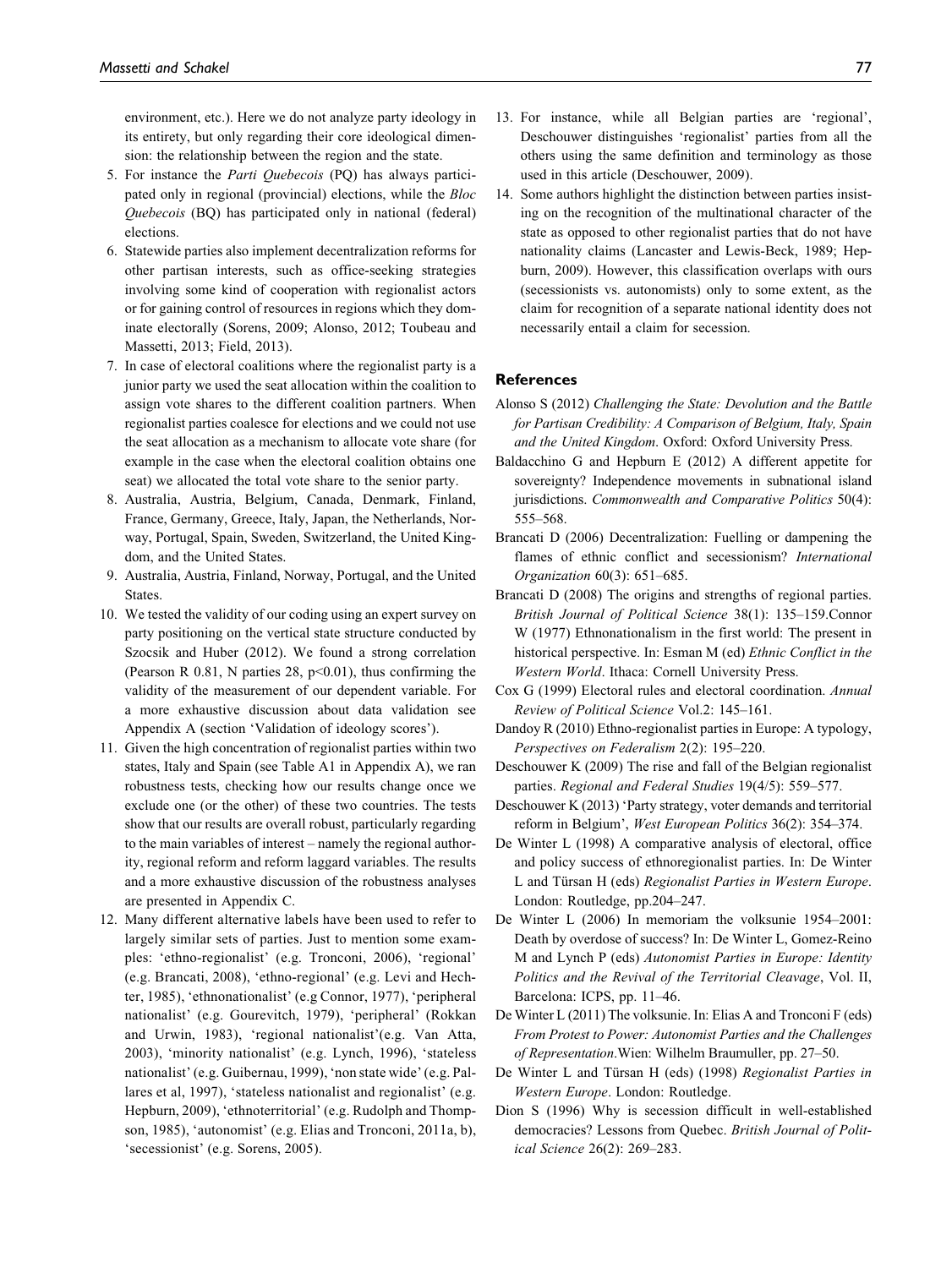- Downs A (1957) An Economic Theory of Democracy. New York: Basic Books.
- Elias A (2008) Minority Nationalist Parties and European Integration: A Comparative Study. London: Routledge.
- Elias A and Tronconi F (2011a) Introduction: Autonomist parties and the challenges of political representation. In: Elias A and Tronconi F (eds)From Protest to Power: Autonomist Parties and the Challenges of Representation. Wien: Wilhelm Braumuller, pp. 1–26.
- Elias A and Tronconi F (2011b) Autonomist parties form protest to power: a comparative overview. In Elias A and Tronconi F (eds) From Protest to Power: Autonomist Parties and the Challenges of Representation. Wien: Wilhelm Braumuller, pp.345–371.
- Field BN (2013) Regionalist parties and national governance in a multitier system: The case of Spain. Paper presented at the Conference of Europeanists, Amsterdam, June 2013.
- Financial Times (2012) Catalonia referendum set for 2014. 19 December.
- Fitjar RD (2010) The rise of regionalism. Causes of regional mobilization in Western Europe. London: Routledge.
- Gomez-Reino M (2008) A niche or an expanding universe for ethnoregionalist parties in Europe? Party demands in contemporary European politics. Paper presented at the European Identities: Nationalism, Regionalism and Religion Conference, University of Notre Dame, London, 17–18 October.
- Gomez-Reino M, De Winter L and Lynch P (2006) Conclusion: The future study of autonomist and regionalist parties. In: De Winter L, Gomez-Reino M and Lynch P (eds) Autonomist Parties in Europe: Identity Politics and the Revival of the Territorial Cleavage. Barcelona: ICPS, Vol. 2, pp.247–270.
- Gordin JP (2001) The electoral fate of ethnoregionalist parties in Western Europe: A Boolean test of extant explanations. Scandinavian Political Studies 24(2): 149–170.
- Gourevitch PA (1979) The re-emergence of 'peripheral nationalisms': Some comparative speculations on the distribution of political leadership and economic growth. Comparative Studies in Society and History 21(3): 303–322.
- Guardian (2013) Scotland independence referendum question is set but who does it favour? 8 February.
- Guibernau M (1999) Nations without States. Cambridge: Polity Press.
- Hepburn E (2008) The rise and fall of a 'Europe of the Regions'. Regional and Federal Studies 18(5): 537–555.
- Hepburn E (2009) Introduction: Re-conceptualizing sub-state mobilization. Regional and Federal Studies 19(4/5): 477–499.
- Hombrado A (2011) Learning to catch the wave? Regional demands for constitutional change in contexts of asymmetric arrangements. Regional and Federal Studies 21(4/5): 479–501.
- Hooghe L, Bakker R, Brigevich A, et al. (2010) Reliability and validity of measuring party positions: The Chapel Hill expert surveys of 2002 and 2006. European Journal of Political Research 49(4): 684–703.
- Hooghe L, Marks G and Schakel AH (2010) The rise of regional authority. A comparative study of 42 democracies. London: Routledge.
- Jolly S (2007) The Europhile fringe? Regionalist party support for European integration. European Union Politics 8(1): 109–130.
- Lancaster TD and Lewis-Beck MS (1989) Regional vote support: The Spanish case. International Studies Quarterly 33(1): 29–43.
- Levi M and Hechter M (1985) A rational choice approach to the rise and decline of ethnoregional political parties. In: Tiryakian A and Rogowski R (eds) New Nationalism of the Developed West. Boston: Allen and Unwin, pp.128–146.
- Lipset SM and Rokkan S (1967) Cleavage structures, party systems and voter alignments: An introduction. In: Lipset SM and Rokkan S (eds) Party systems and voter alignments: cross national perspectives. New York: Free Press, pp.1–64.
- Lublin D (2012) Dispersing authority or deepening divisions? Decentralization and ethnoregional party success. Journal of Politics 74(4): 1079–1093.
- Lynch P (1996) Minority Nationalism and European Integration. Cardiff: University of Wales Press.
- Massetti E (2009) Explaining regionalist party positioning in a multi-dimensional ideological space: A framework for analysis. Regional and Federal Studies 19(4/5): 501–531.
- Massetti E and Schakel A (2013) Ideology matters: Why decentralization has a differentiate effect on regionalist parties' fortunes in Western democracies. European Journal of Political Research, published on-line. DOI: 10.1111/1475- 6765.12015.
- Massetti E and Toubeau S (eds) (2013) The party politics of territorial reforms in Europe. West European Politics 36(2), Special Issue.
- Meguid B (2008) Party competition between unequals: strategies and electoral fortunes in Western Europe. Cambridge: Cambridge University Press.
- Meguid B (2013a) Decentralization as a national level electoral strategy in Western Europe. Paper presented at the Conference of Europeanists, Amsterdam, June 2013.
- Meguid B (2013b) Multi-level elections and party fortunes: The electoral impact of decentralization in Western Europe. Paper presented at the Annual Meeting of the MPSA, Chicago, April 2013.
- Newman S (1997) Ideological trends among ethnoregional parties in post-industrial democracies. Nationalism and Ethnic Politics 3(1): 28–60.
- Pallares F, Montero J and Llera F (1997) Non state-wide parties in Spain: An attitudinal study of nationalism and regionalism. Publius: Journal of Federalism 27(4): 135–170.
- Pammett JH and LeDuc L (2001) Sovereignty, leadership and voting in the Quebec referendums. Electoral Studies 20(2): 265–280.
- Pérez-Nievas S (2006) The partido nacionalista vasco: Redefining political goals at the turn of the century. In: De Winter L, Gomez-Reino M and Lynch P (eds) Autonomist Parties in Europe: Identity Politics and the Revival of the Territorial Cleavage. Barcelona: ICPS, Vol. 1, pp.31–64.
- Rokkan S and Urwin D (1983) Economy, Territory, Identity. Politics of West European Peripheries. London: Sage Publications.